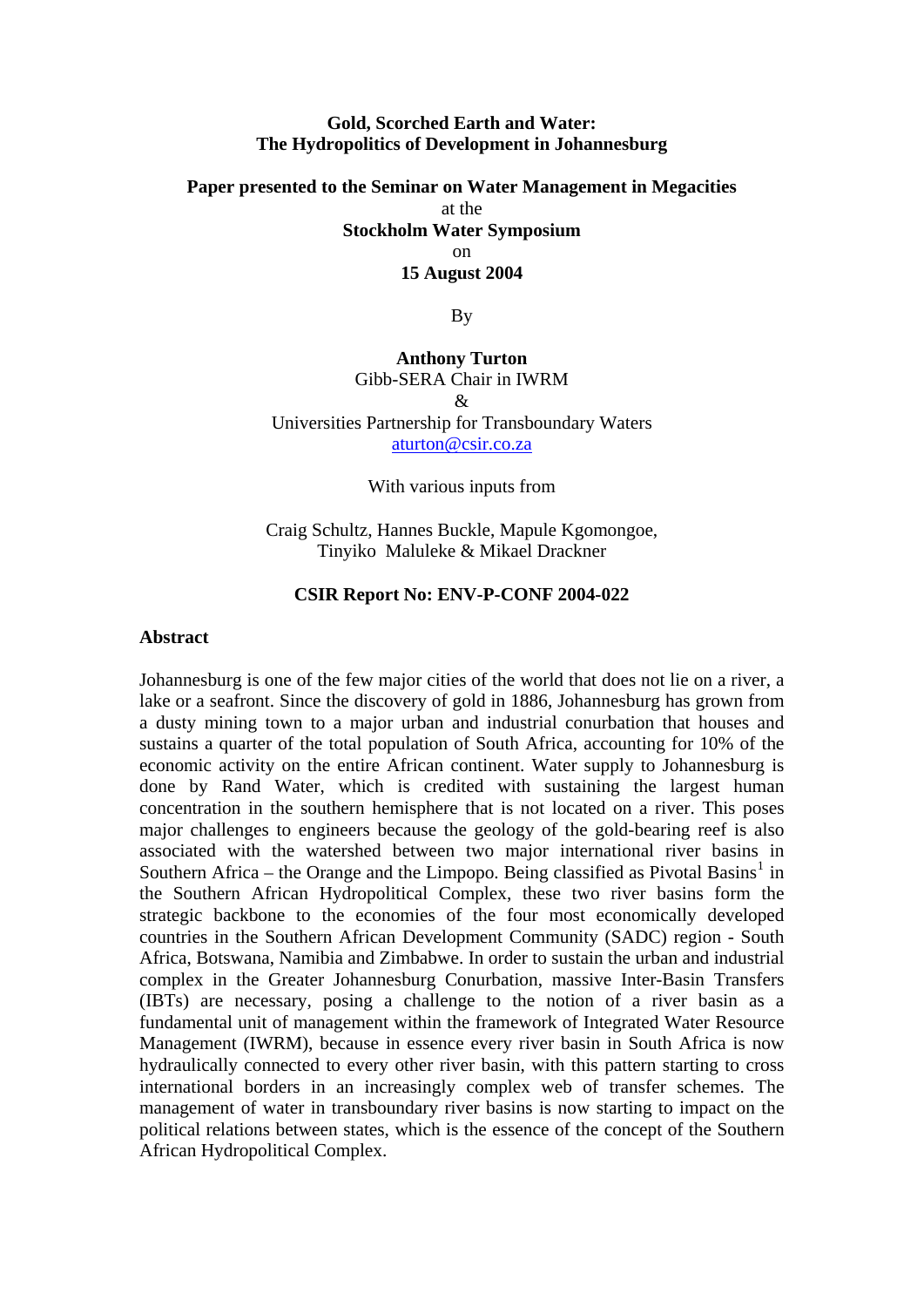### **Introduction**

The City of Johannesburg in South Africa is an interesting story from a water resource management perspective for a number of reasons. Its existence in the first place is due to a geological factor in which gold bearing reef was exposed on the surface through a series of ancient biological processes and tectonic events. This means that many of the logical factors that account for the existence of other major cities are simply absent in the case of Johannesburg. Known alternatively as *eGoli* or *Gauteng* (both meaning the Place of Gold in isiZulu and seTswana respectively), Johannesburg is one of the few great cities of the world that is not located on a river, a lake or seashore. In fact Johannesburg straddles a major watershed, known as the Witwatersrand, which divides the continent of Africa into rivers that flow into the Indian Ocean to the east, and rivers that flow into the Atlantic Ocean in the west. Located in the headwaters of two major international river basins - the Orange and the Limpopo - water supply challenges and water quality issues are but two of the major obstacles that confront the staff of Rand Water, the institution that is responsible for supplying the water that sustains the economic engine of Africa. The significance of the Witwatersrand Ridge as a life support system relates to the fact that some 40% of the world's known hominid fossil deposits are associated with this geological feature. So while Johannesburg is a modern African city, it is also the Cradle of Humankind<sup>[2](#page-25-1)</sup>. Today the Witwatersrand metropolitan area with a population of 11 million people, is said to be one of the largest concentrations of human beings that has developed away from a sustainable water resource. Rand Water, the statutory body responsible for providing potable water to this sprawling urban conurbation, is one of the largest bulk water suppliers in the world today. The story of water in Johannesburg is therefore the story of Rand Water.

# **Physical Aspects**

The City of Johannesburg lies at an altitude of some 6,000 feet (1,800 meters) above sea level. It is located in an area that was originally a rolling grassland called the Highveld, which was devoid of any trees except for those found along the riparian zones of the many small rivers that occur there. The grassland is largely the result of the low and highly variable rainfall patterns, with a mean annual precipitation (MAP) of 600 mm. The Highveld covers a semi-arid area with evaporative losses of 1,600 mm. The low MAP, combined with the high evaporative potential and variability in precipitation patterns, has resulted in the fact that rivers in South Africa have amongst the lowest conversion of MAP to mean annual runoff (MAR) in the world (O'Keeffe *et al.*, 1992:281). In fact, the total average runoff<sup>[3](#page-25-1)</sup> is only some 10% of total annual rainfall in South Africa as a whole (Rabie and Day, 1992:647). Of this relatively small runoff, a mere 60% (Rabie & Day, 1992:647) to 62% (O'Keeffe *et al.,* 1992:278) can be economically exploited due to the extreme variability of the rainfall events. This hydrological reality has provided the stimulus for the construction of dams in an attempt to retain as much streamflow as possible (Turton  $\&$  Earle, forthcoming), to the extent that South Africa is listed in the top ten countries in the world by virtue of the number of large dams that have been constructed (Turton, 2003b; WCD, 2000:373).

Bisecting the Highveld is a geomorphologic feature that is the result of a series of tectonic events, consisting of recurring sedimentary cycles, which have passed in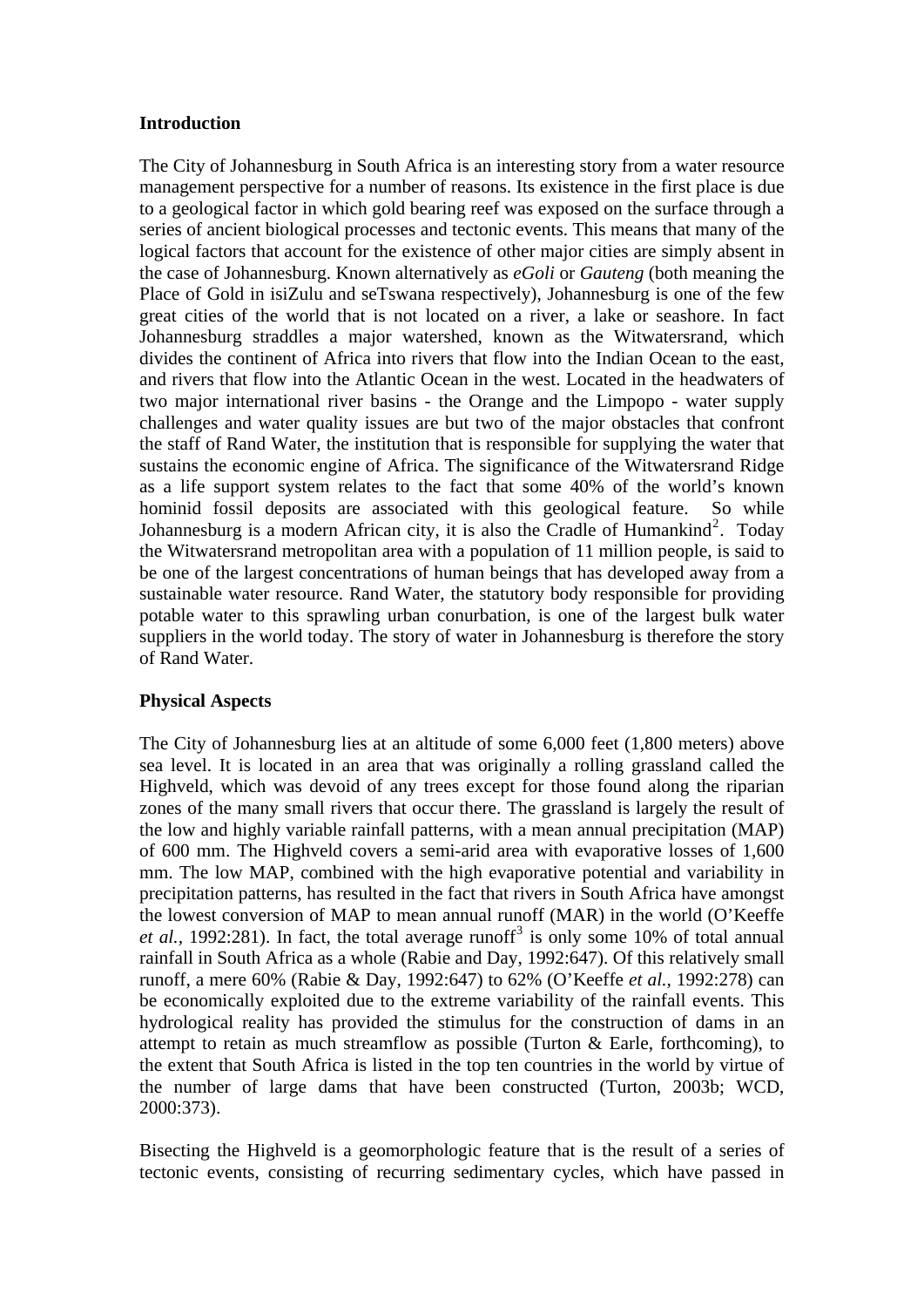phases of geological time, from deep-sea marine to continental conditions (Werdmüller, 1986:37). The gold-bearing reef has been described as being "typical lagoonal deposits" that have been the subject of tectonic movements in which subsidence, uplift and subsidence has occurred, along with substantial weathering and erosion (Werdmüller, 1986:37). More specifically, what is known as the Main Reef Leader is attributed to shore line pebble deposits in which gold and other heavy metals became concentrated during the gradual but relentless advance of an encroaching sea front (Werdmüller, 1986:37). The inland sea that created these deposits dates back to periods of geological time between 3,100 million and 1,900 million years ago (Werdmüller, 1986:44). The entrapment of gold was helped by the existence of primitive plants and algae-like material, which are preserved today as a thin band of carbon that is known as the Carbon Leader (Chapman *et al.,* 1986:181).



**Map 1. The Orange and Limpopo River Basin in South Africa, showing Johannesburg on the watershed and some of the strategic Inter-Basin Transfers linking other river basins into a Hydropolitical Complex.** 

The Witwatersrand Ridge is important for five key reasons.

Firstly, the tectonic event that created it also created the major continental watershed, with rivers arising to the east flowing into the Indian Ocean through the Limpopo River Basin, and rivers arising to the west flowing into the southern Atlantic Ocean through the Orange River Basin. Both of these are strategically important to South Africa because of the high level of economic activity that they sustain (Basson *et al.,* 1997:55).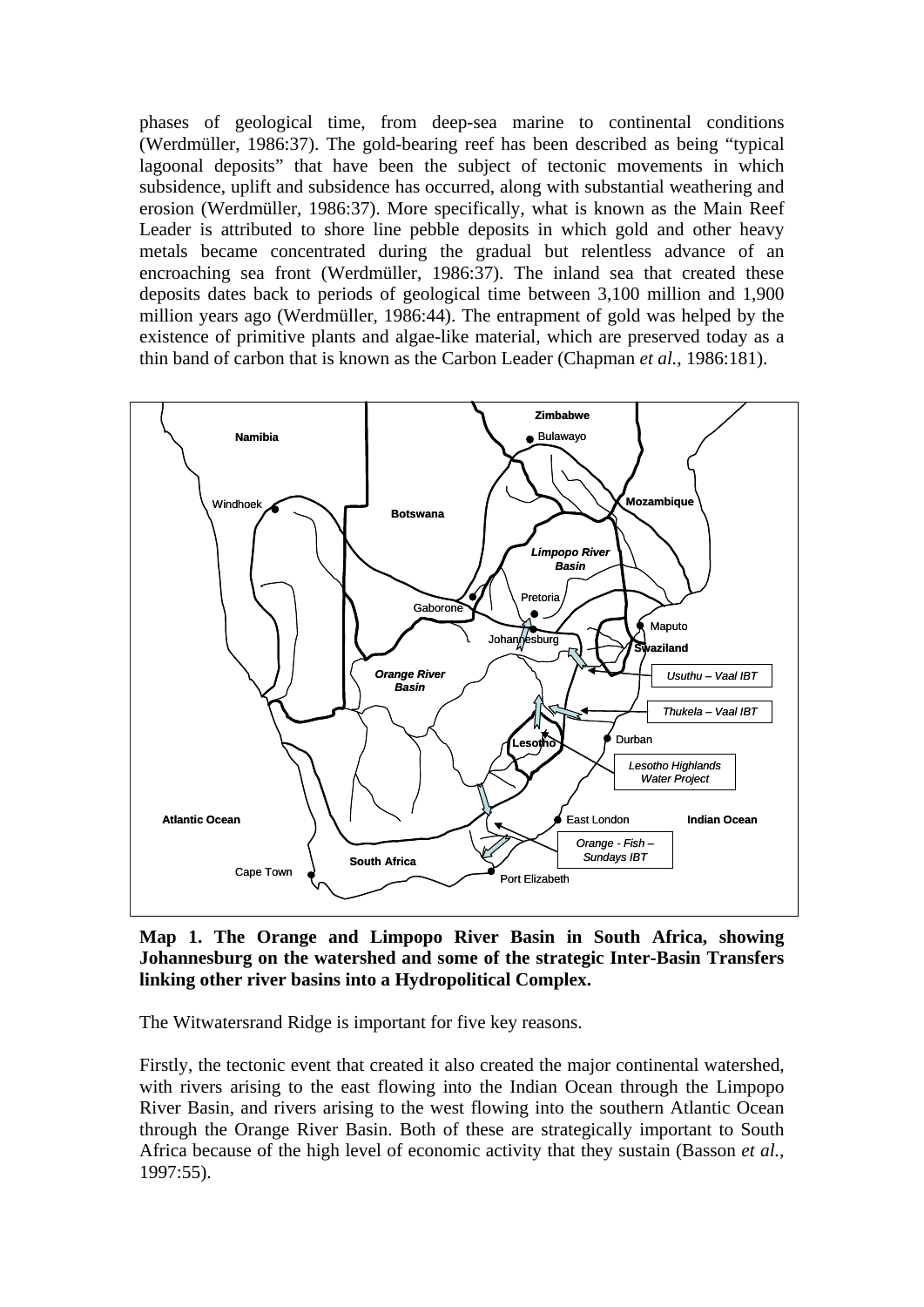Secondly, the tectonic event exposed gold-bearing reef to the surface, making it relatively easy to discover once farmers settled in the 1800's. The discovery of the Witwatersrand goldfields has exerted a greater influence on the evolution of South African history than any other single event (Cunningham, 1987:7).

Thirdly, the name "Witwatersrand" gives an indication of the early pristine condition of the Highveld area. Translated literally as "Ridge of White Waters", the name arose because of the myriad of small springs that occur along the geological feature, many of which cascaded across the different elements of the geological complex before starting their long journey as rivers down to the sea. The Witwatersrand is thus an important headwater for two major river basins, so pollution occurring there impacts a wide range of stakeholders downstream.

Fourthly, the continental watershed created by the Witwatersrand, is part of a regional Hydropolitical Complex consisting of the four most economically developed states in the SADC region (South Africa, Namibia, Botswana and Zimbabwe), all of which have water scarcity constraints to their future economic growth potential (Turton, 2003a; 2003b; 2004; Turton & Earle, forthcoming; Turton *et al.,* 2004a; 2004b). Central to this complex are the Orange and Limpopo River Basins, which are shared by these four riparian states, making these two basins pivotal in the sense that their strategic significance goes way beyond simply sustaining the socio-economic activities in the city of Johannesburg.

Finally, the Witwatersrand Ridge offered a safe haven for early human development. Providing high ground with a panoramic vista over the plains of Africa, early hominids could hunt the migrating herds of antelope. Significantly, the Highveld grassland biome has been described as sustaining the highest animal biomass of any similar ecosystems in pre-colonial Southern Africa (Mitchell, 2002:18-19). The underlying dolomite geology provided water in the dry season $4$  and caves in which shelter could be found, the most notable of which is Sterkfontein<sup>[5](#page-25-1)</sup> Cave in the Krugersdorp<sup>[6](#page-25-1)</sup> area of the West Rand. It was consequently along this watershed that human development was encouraged in pre-historic times, with fossil discoveries dating back to some of the oldest known hominid branches on the African continent. This is a World Heritage Site<sup>[7](#page-25-1)</sup> today with the Cradle of Humankind as a component.

# **Driver of Growth**

The fundamental driver of growth is the discovery of gold. In 1885 two wanderers, George Harrison and George Walker, arrived on the farm Wilgespruit<sup>[8](#page-25-1)</sup> on the northern slopes of the Witwatersrand Ridge. Early in February 1886, Walker left Wilgespruit to join Harrison, who was working on the farm Langlaagte. *En route* Harrison stumbled on an outcrop of rock. After examining it, he decided to crush and pan a sample. Having been a gold digger in Australia, he was surprised when he saw a tail of gold in the pan. Harrison had inadvertently stumbled onto a weathered outcrop of what was to become known as the Main Reef (Werdmuller, 1986:7). This was the start of the Gold Rush<sup>[9](#page-25-1)</sup> that saw Johannesburg grow virtually overnight.

Similar discoveries soon followed with small mining towns springing up all along the Witwatersrand Ridge. The mining camps were generally sited according to the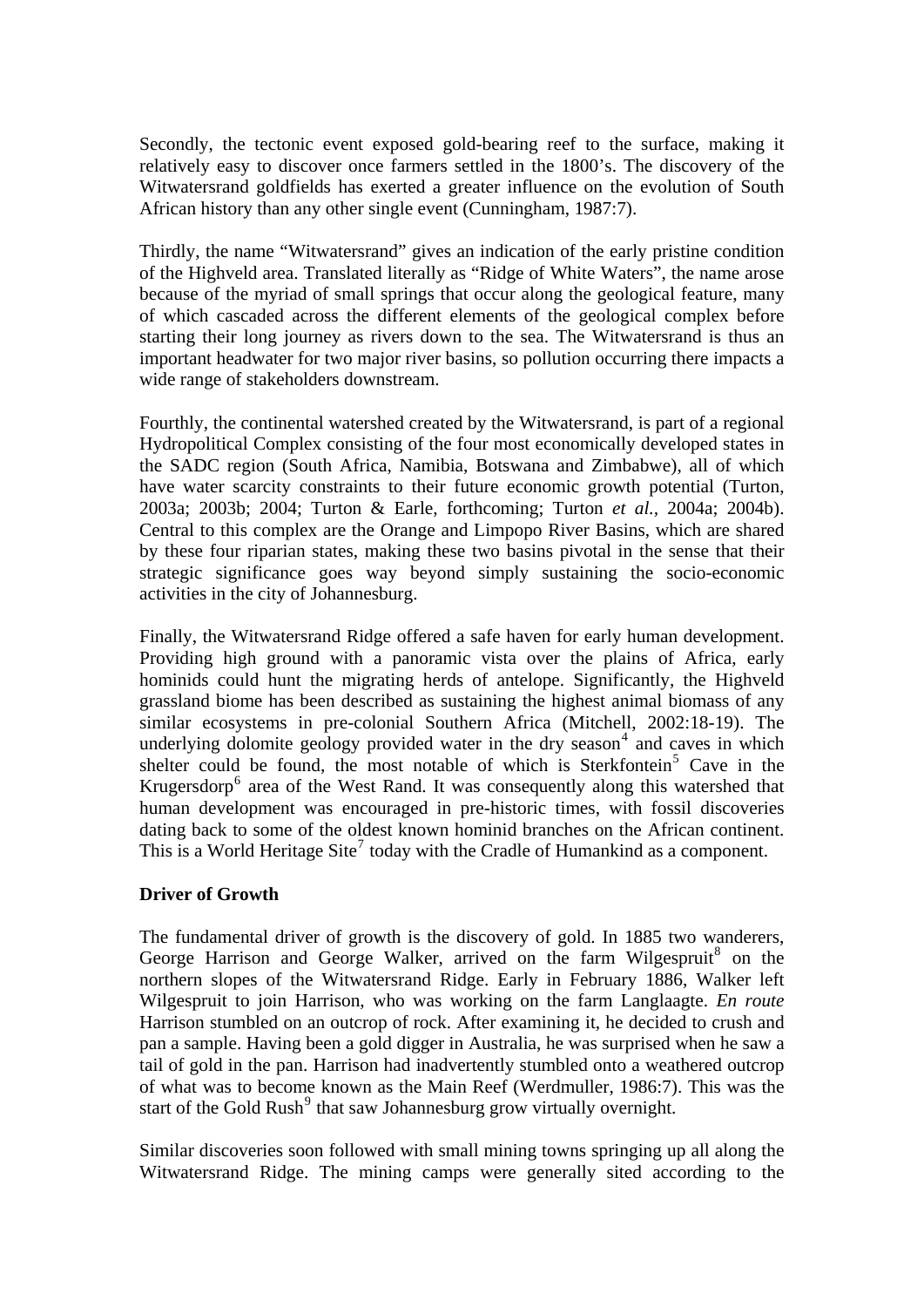availability of water (Appelgryn, 1984:14). The East Rand saw a cluster of mines starting to coalesce around what were to become future satellites of Johannesburg, located at places like Springs<sup>[10](#page-25-1)</sup>, Brakpan<sup>[11](#page-25-1)</sup> and Benoni. In similar vein the West Rand spawned a plethora of mining towns in places like Roodepoort<sup>[12](#page-25-1)</sup>, Krugersdorp<sup>[13](#page-25-1)</sup> and Randfontein. A typical gold rush bonanza occurred, with a rapid influx of foreign diggers, capitalists and would-be prospectors. They settled in a series of tented and corrugated iron towns around each of the main discoveries all along the Witwatersrand Ridge. Over time some of these small settlements merged, and on 4 October 1886 the City of Johannesburg was officially founded<sup>[14](#page-25-1)</sup>, subsequently accounting for some 40% of the global production of gold.

Politically this caused significant tensions. The Witwatersrand Ridge was located in an independent Boer Republic known at that time as the Zuid Afrikaanse Republiek (ZAR) with Paul Kruger as the President. The ZAR was one of two Boer Republics, which had arisen from the Great Trek away from the British colonies of the Cape and Natal. Happy to settle the land and farm relatively free of foreign interference, the Boer Republics were given a rude awakening when literally thousands of *Uitlanders[15](#page-25-1)* descended upon them, all seeking instant wealth from the gold bonanza. This changed the politics almost overnight. Once it had been established that the gold discoveries were substantial, the British coveted the hidden wealth of the  $ZA\tilde{R}^{16}$  $ZA\tilde{R}^{16}$  $ZA\tilde{R}^{16}$ . A series of political interactions occurred, the most notable being the Jamieson Raid<sup>[17](#page-25-1)</sup> in which a band of mercenaries attempted to unseat Paul Kruger by force. In a series of skirmishes that saw the raid fail, Paul Kruger retained political control for a while. This was only a temporary respite however, as the subsequent Anglo-Boer War<sup>[18](#page-25-1)</sup> eventually saw the ZAR being incorporated by military force into what became the Union of South Africa. Consisting of the two former British colonies of the Cape and Natal, along with the two vanquished Boer Republics of the Orange Free State and ZAR (also referred to as the Transvaal), the Union of South Africa was founded largely on the mining wealth arising from the original discovery of gold at Langlaagte, and diamonds<sup>[19](#page-25-1)</sup> in the kimberlite pipes around the modern city of Kimberly.

# **Recent History**

At the time of the establishment of the Union of South Africa in 1910, the potentially promising gold-based economy was in ruins. The Boers had been vanquished by the British scorched earth policy, which saw large scale ransacking of the farms and the first recorded use of concentration camps<sup>[20](#page-25-1)</sup> for women, children and other noncombatants on the African continent. Union was therefore a bitter affair for many Boers, who had become landless peasants without any modern skills, largely because of the perceived greed of other non-African citizens. The newly established mining houses created a demand for labour however, so there was a general influx of Afrikaners<sup>[21](#page-25-1)</sup>, many of whom who had been dispossessed during the Anglo-Boer War. There was a demand for four distinct categories of worker on the rapidly developing mines - unskilled labourers, semi-skilled miners, specialists such as geologists and engineers, and entrepreneurs. These four categories had a specific impact on the development and growth of Johannesburg, and indeed the social fabric of South Africa as a whole.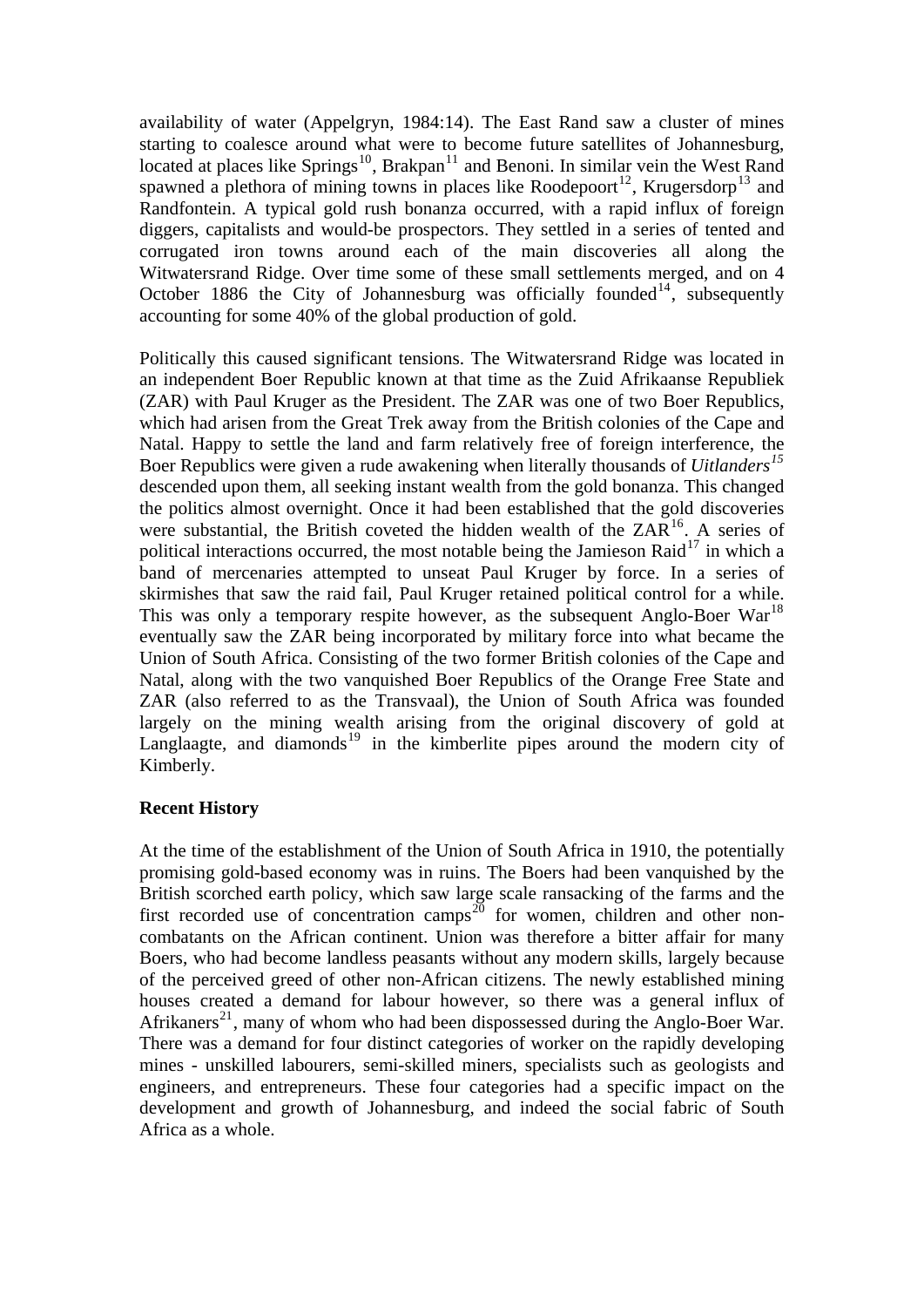The entrepreneurial class were all *Uitlanders*, mostly from Britain, because the Boer Republics had not yet mobilized any financial capital or entrepreneurial skills needed to fund and manage the deep mining operations. The entrepreneurial class settled in a wealthy new suburb that was known as Doornfontein<sup>[22](#page-25-1)</sup>.

The skilled specialists such as geologists and engineers were also originally sourced from outside South Africa, coming mostly from the Universities of Britain (but also from other European countries). They generally spoke English.

The semi-skilled miners came mostly from the local Boer population. They spoke Afrikaans[23](#page-25-1) and other indigenous African languages such as *isiZulu* and *seTswana*, which they had acquired in their earlier lives on the rural farms. As such they became a vital link in the management chain between the entrepreneurial class and skilled specialists that directed the mining operations and the unskilled labourers. They generally settled on the mine properties.

The unskilled labourers were all native Africans, speaking a variety of indigenous languages. They were used to wrestle the gold from the deep reefs which they followed relentlessly over time, eventually going thousands of meters into the earth in what were destined to become some of the deepest mines<sup>[24](#page-25-1)</sup> in the world, often paying with their lives. These unskilled labourers were housed in hostels on the mine properties.

It was the need for labour on the mines that became one of the major drivers of the subsequent social fabric of South Africa that had two distinct aspects to it. Central to this was the notion of migrant labour, with men going to Johannesburg to earn wages to be remitted back to the rural areas all over continental Africa. This left the women back home, tilling the fields and raising a family in which men became increasingly irrelevant. The men on the other hand, away from home for 11 months of the year, lived in all-male hostels. The migrant labour system became deeply entrenched in the South African economy and society, with a range of debilitating features that were to become evident many decades later. These maladies manifest themselves as the social pathologies of the breakdown of the family unit, alcohol abuse and prostitution. It was to these fertile soils of social disruption that the destructive seeds of HIV/AIDS were to be sown nearly a century later, by which time the social structure of South Africa had been so severely damaged that the pandemic could take root and spread. The first aspect of the South African social fabric thus consists of migrant labour, which has become so deeply entrenched today that it is impossible to understand Johannesburg without reference to this key factor.

The second component is the history of Apartheid, which also has its roots in the discovery of gold. The stratification of society that led eventually to the formal policies of Apartheid being launched in 1948 can be traced back to the social composition of the mining houses in the immediate post-Anglo Boer War era. The landless Afrikaner white minority, who had lost nearly everything through the British scorched earth policy, found a new niche on the mines. Eager to protect their positions, and not yet ready to occupy the specialist categories through lack of appropriate tertiary education, and the entrepreneurial categories through the lack of capital, they began introducing legislation that came to be known as Job Reservation. Becoming a cornerstone of the subsequent Apartheid policies, Job Reservation saw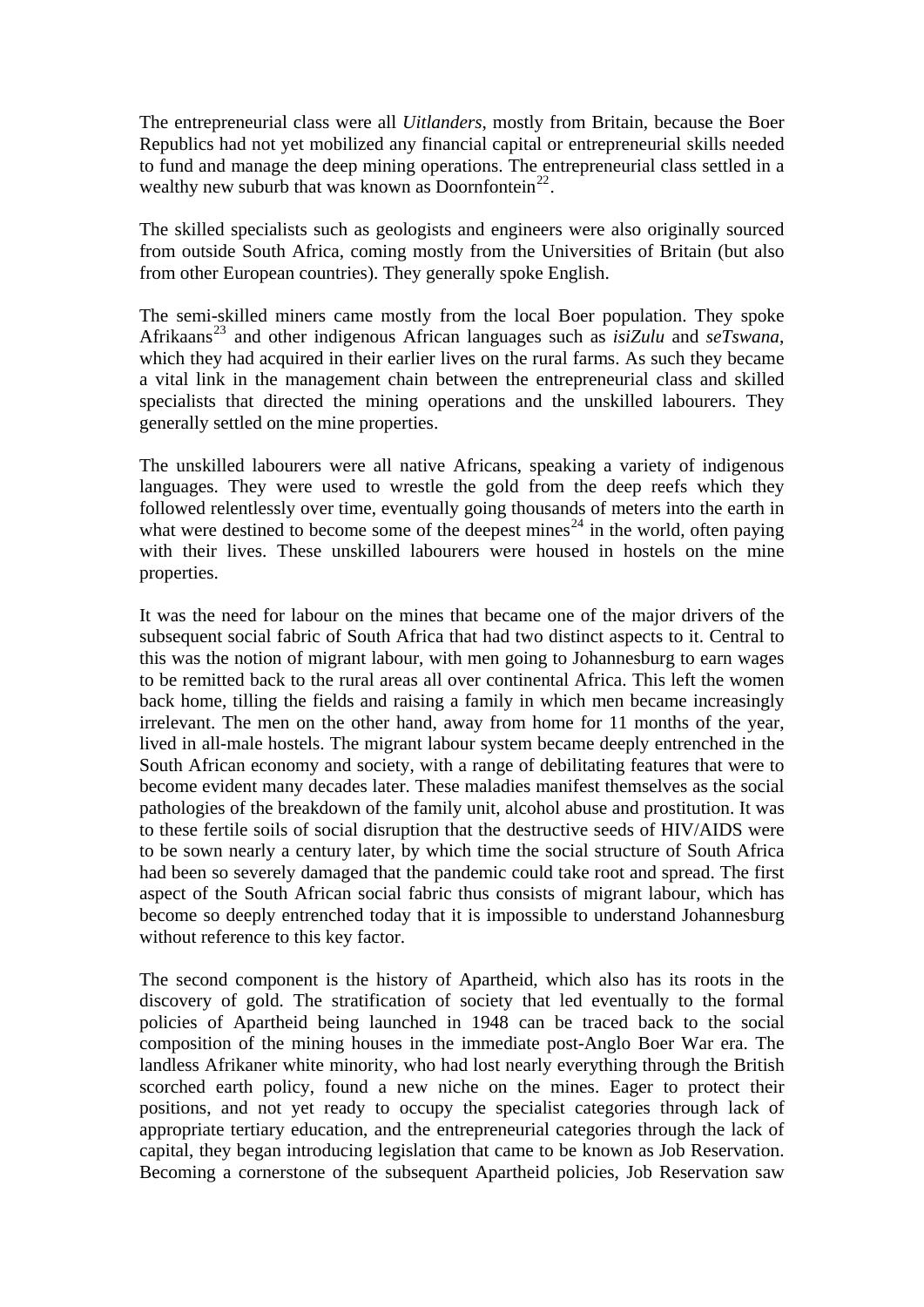every task being classified in terms of racial composition. Unskilled jobs were left to the Black majority, while Whites reserved jobs involving the management of mining machinery and explosives. This became a cornerstone of Apartheid half a century later.



**Plate 1. The modern Johannesburg skyline showing the large number of exotic**  trees. This is the largest man-made forest in the world registering on satellite images as a tropical rainforest, posing specific challenges to water supply **engineers today. Photo courtesy of Rand Water.** 

It was against this social backdrop that Johannesburg grew. The dust associated with the Highveld climate became a problem when blown off the mine dumps, so trees were planted. The first public park was established in 1887 in what is known today as Joubert Park (Davie, 2003). As the magnates outgrew Doornfontein, new suburbs were developed in Victorian fashion, laid out with large formal gardens and complex public parks. The new upmarket suburbs to which the so-called Randlords migrated reflect this fact in their names – Park Town, Parkview and Forest Town (Davie, 2003). Trees were planted in vast numbers, with demand coming from two distinct sources. The first was the need to settle the dust by creating parks for recreational purposes. The second was the need for mine timbers to support the shafts and stopes that were being driven ever deeper into the Reef, following the Carbon Leader like an indelible pencil mark permanently etched on the rock-face of geological time. This saw vast quantities of Eucalyptus trees from Australia being planted, which later became a major environmental problem<sup>[25](#page-25-1)</sup> as they desiccated the landscape and choked the small rivers arising along the Witwatersrand Ridge.

Population growth became a major factor in the water management equation. From a sparsely populated rural setting before the discovery of gold in 1886, the population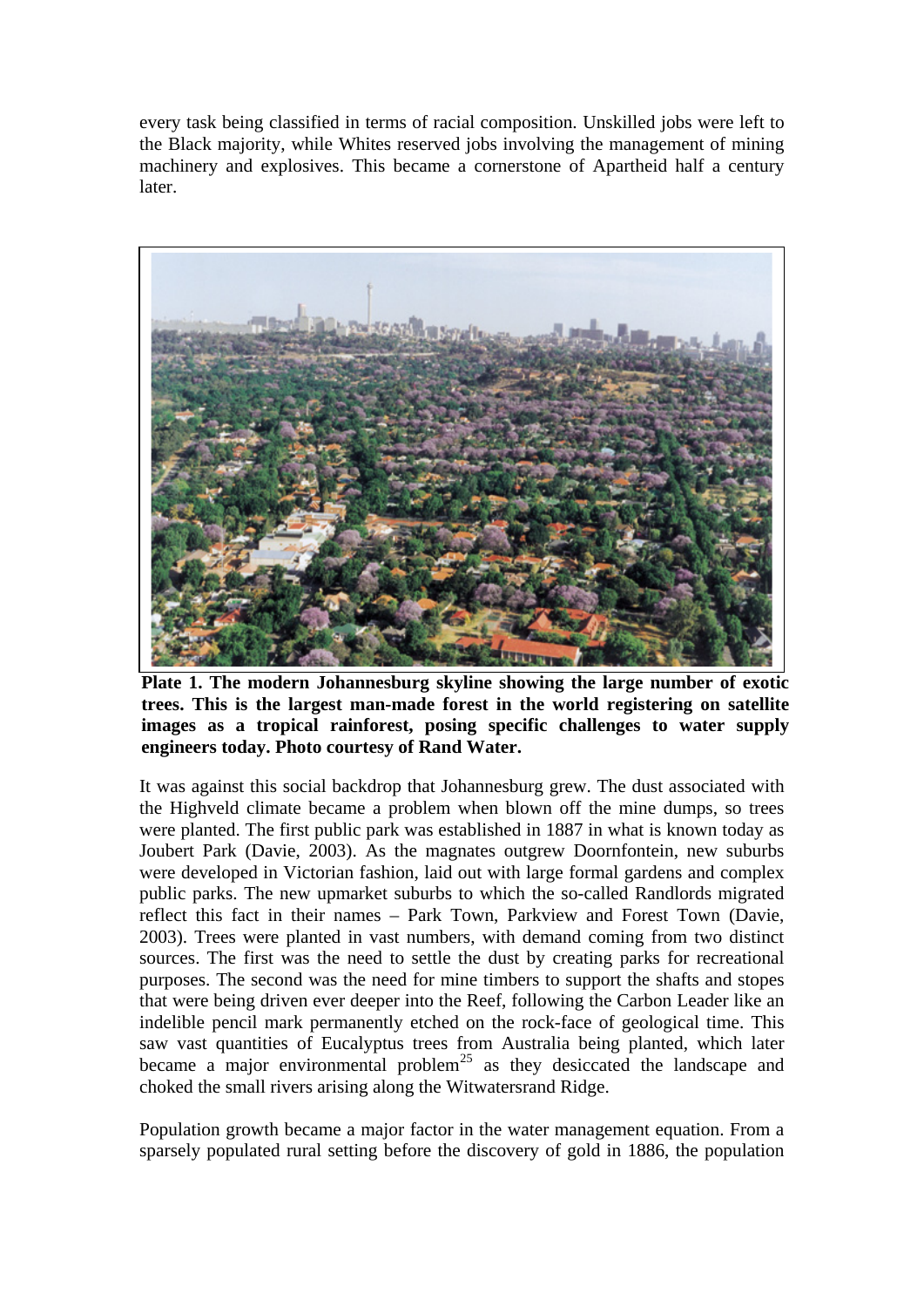had grown to 100 000 a decade later, and to 150 000 by 1901. This had mushroomed to 420 700 by 1910, and to over 10 million by the 2000 census<sup>[26](#page-25-1)</sup>.

#### **Role of Water in Sustaining the Greater Johannesburg Conurbation**

Shortly after gold was first discovered, water for the small mining town was drawn from a spring called Fordsburgspruit<sup>[27](#page-25-1)</sup>, and a second fountain near the present Johannesburg General Hospital called Natalspruit. Prior to 1896 another source of supply was developed on the farm Weltevreden<sup>[28](#page-25-1)</sup> north of the mining operations in Roodepoort. When this failed to meet the demands, development turned to dolomite groundwater found on the farm Zuurbekom, with a pump station first erected there in 1899 that is still in operation today<sup>[29](#page-25-1)</sup>. The demand for water was driven by the accelerating need to process crushed ore $^{30}$  $^{30}$  $^{30}$ , with about 2 000 litres being needed to mill one ton of gold-bearing reef. In the early 1890's a new process of extraction was introduced. Called the McArthur Forester process, it used cyanide to coalesce the fine gold particles, thereby increasing the yield of recoverable gold from the milling process, but also resulting in a potential pollution hazard that still exists today.

The voracious demand for water saw the first major private concession being granted by the ZAR Government in 1887. Known as the Sievewright Concession, one of the stipulations was a limitation on the price that could be charged for water. The source of water used for this was the Doornfontein springs and the concession gave rise to the Johannesburg Waterworks and Exploration Company. Mining magnate Barney Barnato purchased this company in 1889. By 1893 the demand for water was around 5,86 Ml/d, outstripping the supply capacity of the existing companies. In 1893 the Braamfontein<sup>[31](#page-25-1)</sup> Water Company, supplying water to the newly-established upmarket suburb of Parktown, and the Vierfontein<sup>[32](#page-25-1)</sup> Syndicate, supplying water of different quality to industrial and human users, were established. In 1889 the Vierfontein Gold Mining Company constructed the first pumping station in the Klip River Valley, receiving its water from the Olifantsvlei<sup>[33](#page-25-1)</sup> Farm near present day Turffontein. This grew over time into what became known as the Klip River Scheme. This led naturally to the Vaal River, some 60-km away from the goldfields, being considered as a reliable strategic supply of water for what was by then being called "The Reef". A concession was awarded to two engineers in 1889 to deliver water from the Vaal River. One of these engineers – F.C. Eloff – was the son-in-law of President Paul Kruger, so the first allegations of nepotism were raised in the water supply story of Johannesburg. These died out when in 1892 the Barnato brothers' Johannesburg Waterworks and Exploration Company gained control over this scheme. This was the foundation of the linkage between water supply and economic wealth that is the cornerstone of the so-called Pipelines of Power Thesis $34$  on which an explanation of the hydropolitical dimension of Apartheid is based (Turton, 2000). By the end of the Anglo-Boer War in 1902 there were three companies responsible for water supply in the Witwatersrand-Johannesburg area – the Johannesburg Waterworks Estate and Exploration Company, the Braamfontein Company and the Vierfontein Syndicate – sourcing water from the dolomites around Zuurbekom, the springs at Doornfontein (near modern day Ellis Park rugby stadium), a well and spring at Natalspruit in central Johannesburg, a spring in Berea, a spring in Parktown and the Klip River valley pumping station in the south. It was becoming apparent that the availability of clean water at a high assurance of supply could become a limitation to the economic growth of Johannesburg, so additional sources were considered for strategic reasons.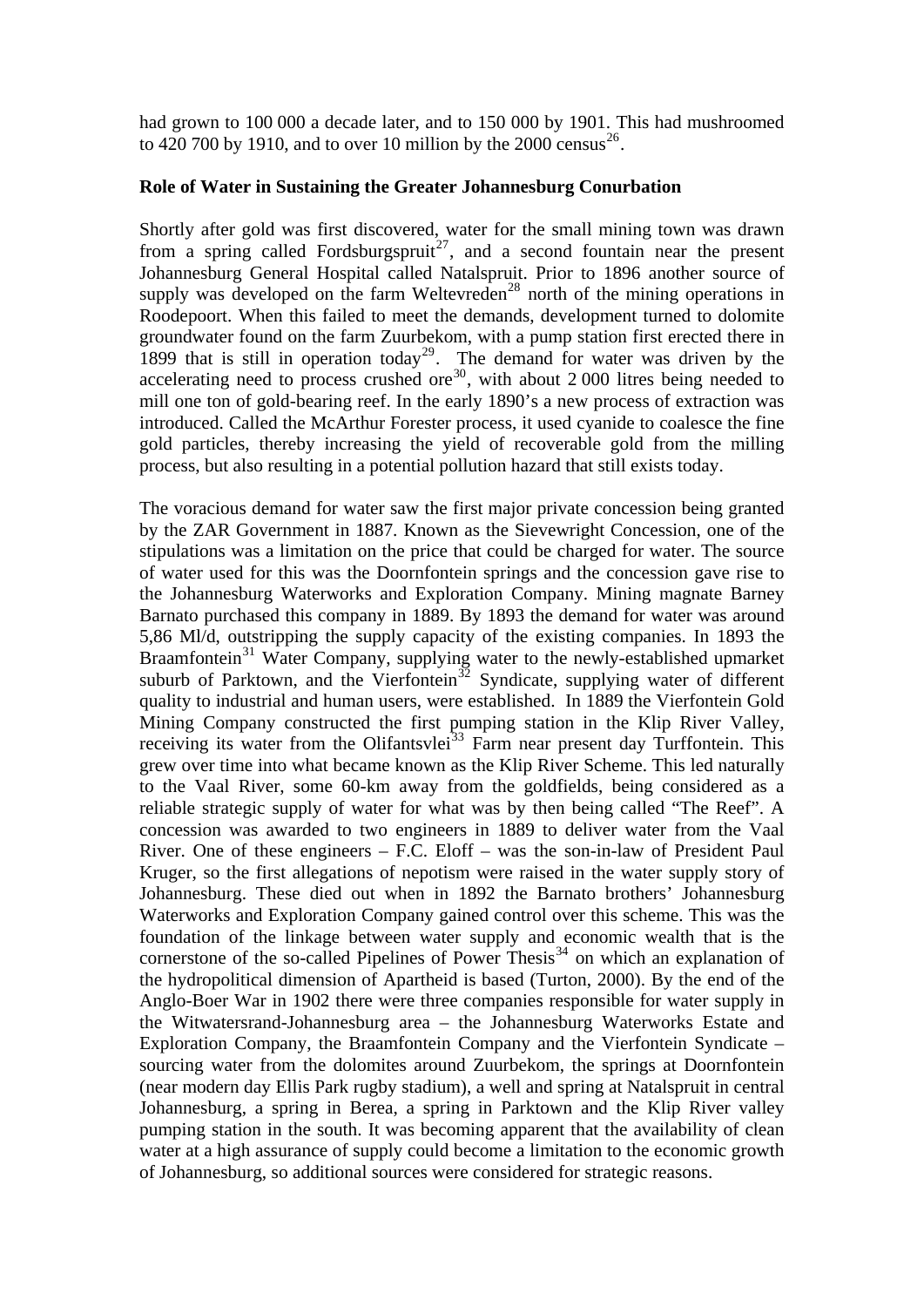Severe droughts occurred in the 1890's triggering a series of water crises. Water carts came into operation, selling exorbitantly priced water that was largely unaffordable to most of the non-industrial users. This coincided with the introduction of the McArthur Forester process of gold extraction, which saw the first cyanide contamination of rivers. The Klip River was polluted in 1894 resulting in the death of livestock drinking the water. A Commission of Enquiry was established, which reported that water in the Doornfontein Valley was also polluted by mine effluent. This was the start of a substantial water resource management problem that persists to this day.

In 1901 the ZAR Military Government appointed the Witwatersrand Water Supply Commission. At the end of the Anglo-Boer War in 1902 the British had gained control over Johannesburg and they realized that stable local government had to be restored if future economic growth was to be realized. The Royal Engineers took initial control in investigating water supply and sanitation services. The Witwatersrand Water Supply Commission reported in 1902, recommending that an institution to be called the Rand Water Board<sup>[35](#page-25-1)</sup> should be established and tasked with the responsibility of developing a secure water supply system. The Rand Water Board included members of the Johannesburg Town Council, the Chamber of Mines and representatives of other local authorities along the Witwatersrand Ridge. The formal establishment of the Rand Water Board<sup>[36](#page-25-1)</sup> occurred through Incorporation Ordinance No. 32 in May 1903 with Lt. Gen. George Fowke as the Chairman. Representatives on the Board consisted of 3 nominated members from the Johannesburg Town Council, 5 members from the Chamber of Mines with other members coming from Boksburg and Germiston on the East Rand, and Krugersdorp and Roodepoort on the West Rand. This laid the formal foundation for stable bulk water supply to all of the key towns along the Witwatersrand Ridge that were to eventually grow into the Greater Johannesburg Conurbation. Official talks<sup>[37](#page-25-1)</sup> between Pretoria City Council and the Rand Water Board in 1928 paved the way for the incorporation of Pretoria into the water supply network being established.

Projections made by the Transvaal Chamber of Mines for the years 1915 – 1920 indicated that mining needs for water would range between 48Ml/d – 70Ml/d. Domestic demand was projected to be in the order of  $16Ml/d - 20Ml/d$ . This meant that a combined demand of 90Ml/d had to be planned for by Rand Water Board by 1920. Severe water shortages in 1913 focussed attention on the need to secure the water supply if the full economic potential of the gold discovery was to be realized. This acted as a trigger event that changed the water management paradigm away from sourcing water from local springs and streams, to the Vaal River some 60-km away. In 1914 the Rand Water Board adopted the Vaal River Development Scheme based on a phased approach (see Figure 2). The first phase consisted of the construction of the Barrage along with purification works and pumping stations in Vereeniging and a main pipeline to the Witwatersrand. As this scheme was being implemented the Great War broke out in Europe, placing a restriction on the possibility of raising funds. The Board sent a deputation to Europe and Egypt to investigate possible solutions. Investigations also included water supply planning from the Mississippi River in the USA. Construction of the Barrage was commenced in 1916 and completed in 1923. The security of water supply that this established meant that the full economic growth potential of the goldfields could be realized for the first time. Additional confidence arose when in 1934 the Vaal River Development Scheme Act was passed by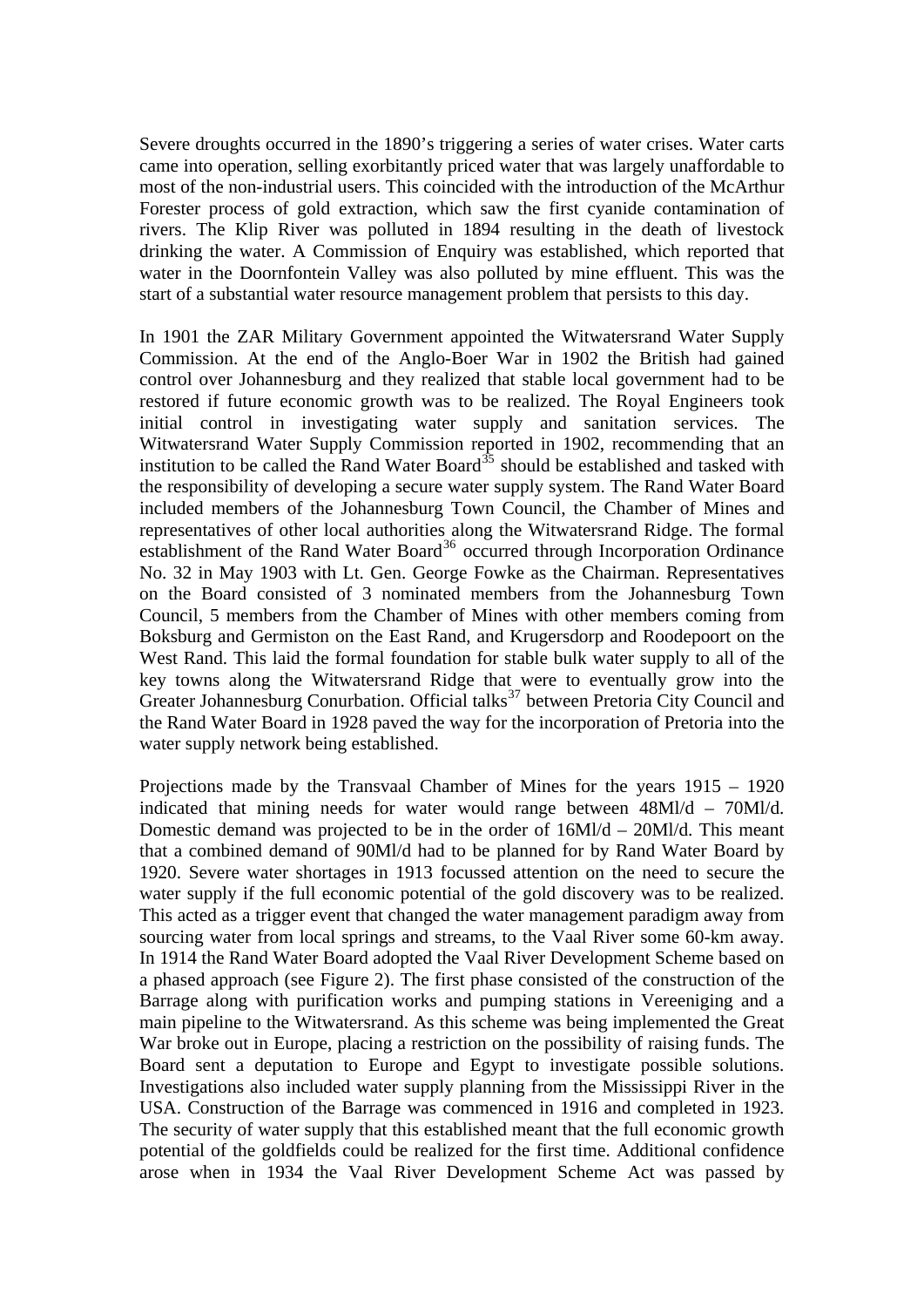Parliament, leading to the construction of the Vaal Dam, which was built during the Great Depression<sup>[38](#page-25-1)</sup>. The yield of the Vaal Dam<sup>[39](#page-25-1)</sup> was increased in 1955/6 to result in a capacity of 2 330 million  $m<sup>3</sup>$ , or more than twice its original volume.



### **Map 2. The Rand Water Supply Area showing some of the major inter-basin transfers needed to sustain the Greater Johannesburg Conurbation. (Reproduced with permission of Rand Water).**

In 1940 a critical water shortage in Pretoria saw the reopening of negotiations with the Rand Water Board. After protracted negotiations Pretoria was represented on the Board and the water supply area was officially increased to provide the foundation for industrial development in that city (see Map 2). This gave significant impetus to the development of an urban conurbation between Johannesburg and Pretoria, meaning that the two cities are for all intents and purposes one place today, despite the fact that they are managed by two different local authorities. Running concurrently with these negotiations was the need of Vereeniging to be included in the supply network. Both Vereeniging<sup>[40](#page-25-1)</sup> and Pretoria were officially incorporated into the Rand Water Board supply area simultaneously in 1944. This gave rise to the so-called PWV Triangle<sup>[41](#page-25-1)</sup> in which the largest concentration of heavy industry and economic activity on the African continent is based.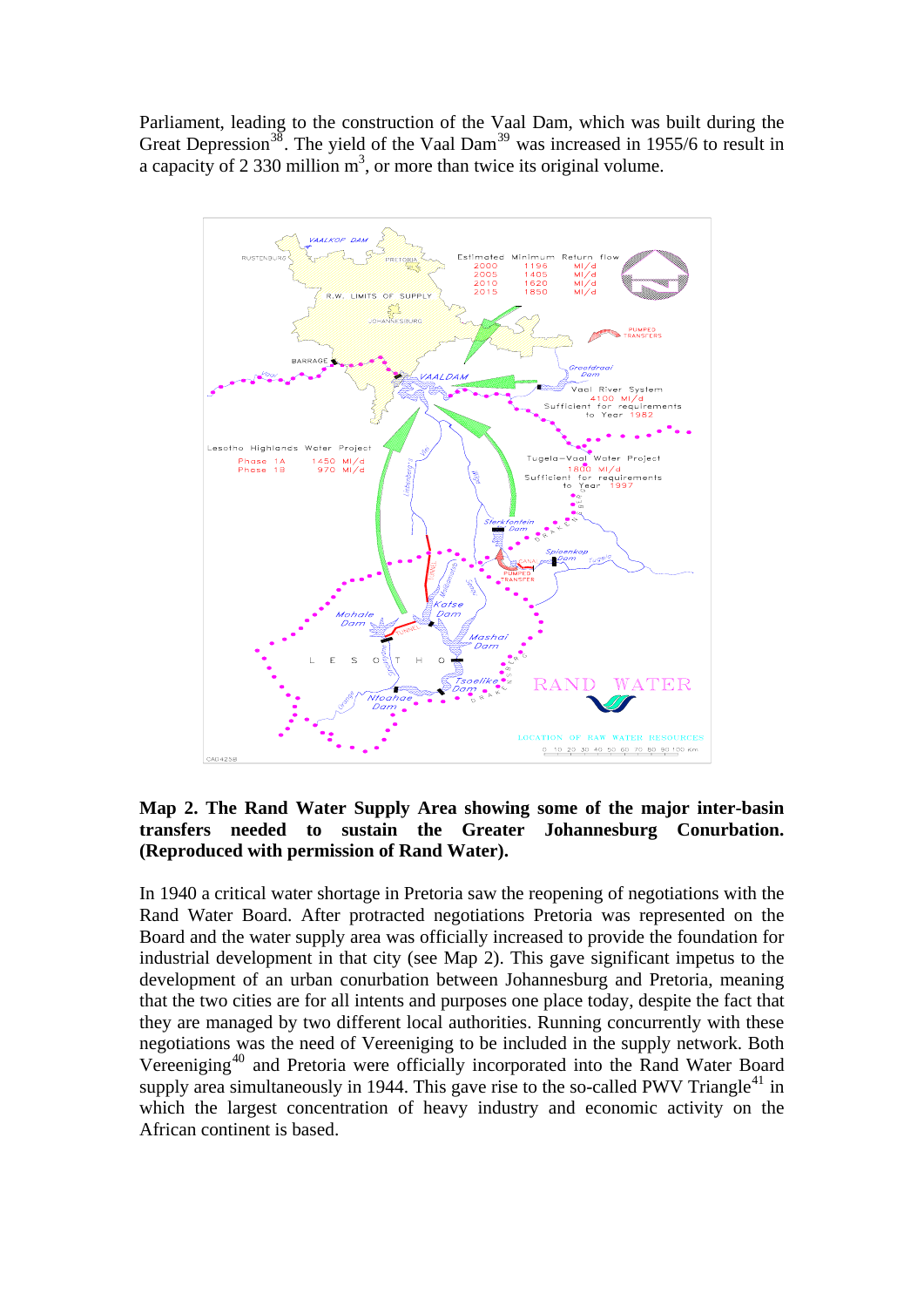In 1960, coinciding roughly with the independence of South Africa and the ending of British colonial rule, the Rand Water Board increased its water supply area through the approval of the Eastern Transvaal Water Supply Scheme. This enabled the strategic oil-from-coal development to take place with the subsequent establishment of the SASOL plant at Secunda on the Far East Rand. This meant that the available supply was stretched to breaking point, so alternative strategic sources of water were investigated, leading to the Thukela-Vaal Augmentation Scheme<sup>[42](#page-25-1)</sup> being launched in 1974. This was the first inter-basin transfer from a river basin outside of the normal catchment of the Vaal system. Investigations were also launched into the possibility of sourcing water from the highlands of Lesotho, giving rise ultimately to the Lesotho Highlands Water Project (LHWP) with the first water flowing into the Vaal Dam via the Ash River Outfall on 8 January 1998.

The hydropolitical history timeline for Johannesburg is shown graphically in Figure 1.



**Figure 1. Hydropolitical history timeline for Johannesburg showing major events.** 

# **Role of Third Parties**

The Johannesburg case study shows that third parties have not played a significant role in water resource management other than during the immediate post-Anglo Boer War era when the British became directly involved in order to stimulate the development of what they saw as "their" gold supply.

# **Future Prospects**

The Johannesburg case study suggests the existence of three strategic issues of contemporary relevance. These are issues of supply, issues of quality and issues arising from the fact that Rand Water impacts on two pivotal basins in the Southern African Hydropolitical Complex. Each of these is discussed separately below.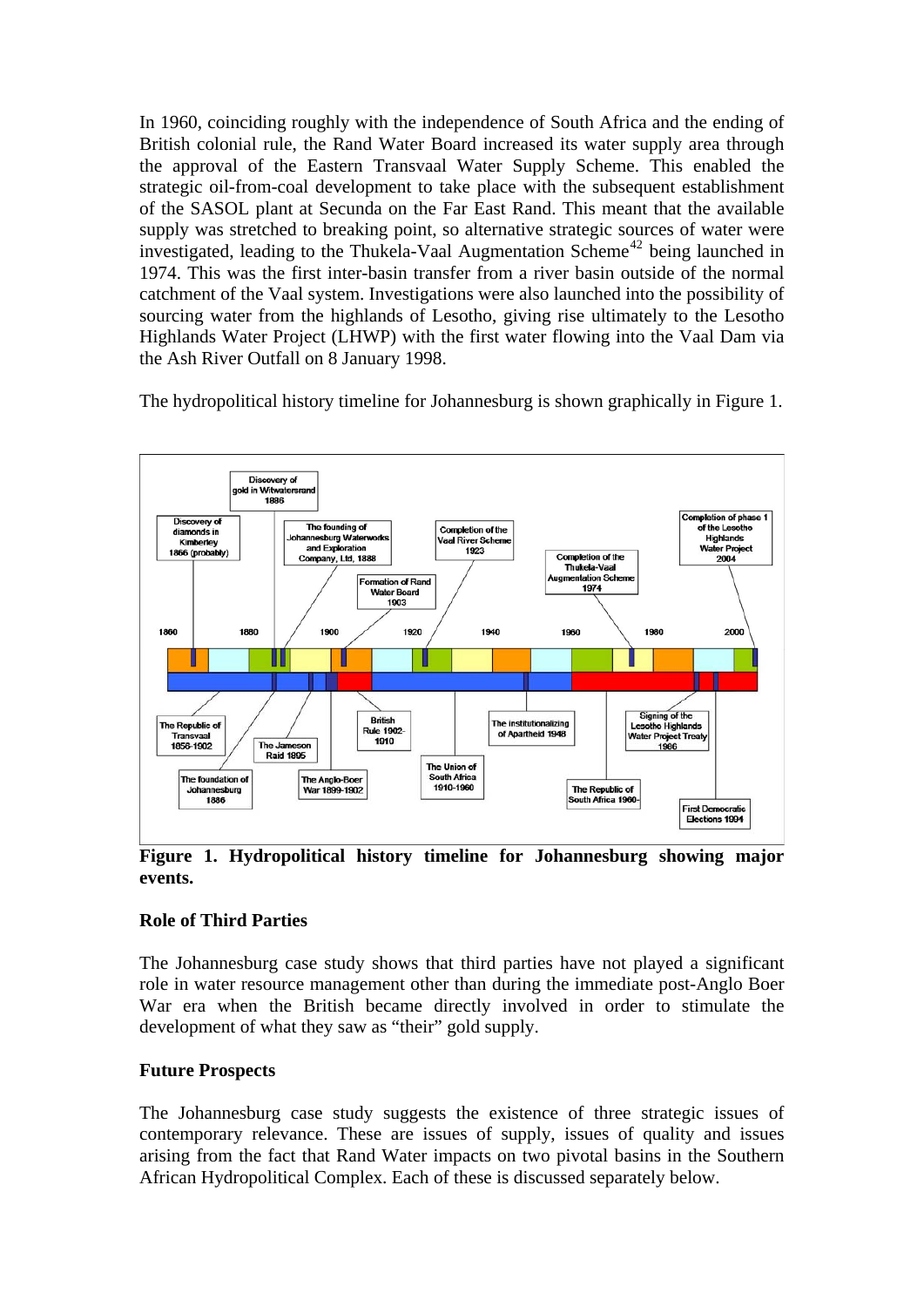### **Issue of Supply**

The black line in Figure 2 represents the growth in real consumption and supply by Rand Water since 1903. The red line depicts the different supply schemes that were developed in response to the growing demand. From the 1980's onward, engineering solutions, mostly in the form of IBTs from the Thukela River and the Lesotho Highlands Water Project, kept ahead of demand. This means that there is some overcapacity available in the supply system of Rand Water at the time of writing. The main cause for overcapacity is related to two distinct aspects. Firstly, there were substantial droughts in the early 1980s, and again a decade later in the early 1990s, which resulted in the implementation of Water Conservation (WC) and Water Demand Management (WDM) strategies. These curbed the growth in demand. Secondly, the economy did not grow at the anticipated pace, possibly as a result of the uncertainty arising from the collapse of Apartheid and the transition to democracy in 1994, and also possibly due to the impact of HIV/AIDS on the economy as a whole. The exact nature of this has not yet been determined so remains speculative at this time.



**Figure 2. Water Demand and Supply curves for Rand Water over the lifespan of the water supply utility. Reproduced courtesy of Rand Water Engineering.** 

Rand Water has broken down the future projections for water demand into four possible scenarios, all shown in Figure 2. Scenario 1 is the most optimistic, based on strong economic growth and no HIV/AIDS impact. Scenario 2 factors in the impact of HIV/AIDS insofar as the pandemic has been quantified, but assumes no additional WDM measures will be implemented. Scenario 3 is also based on the best estimate of HIV/AIDS impact, combined with additional WDM strategies to curb consumption. Scenario 4 is the most likely trajectory based on the best available current knowledge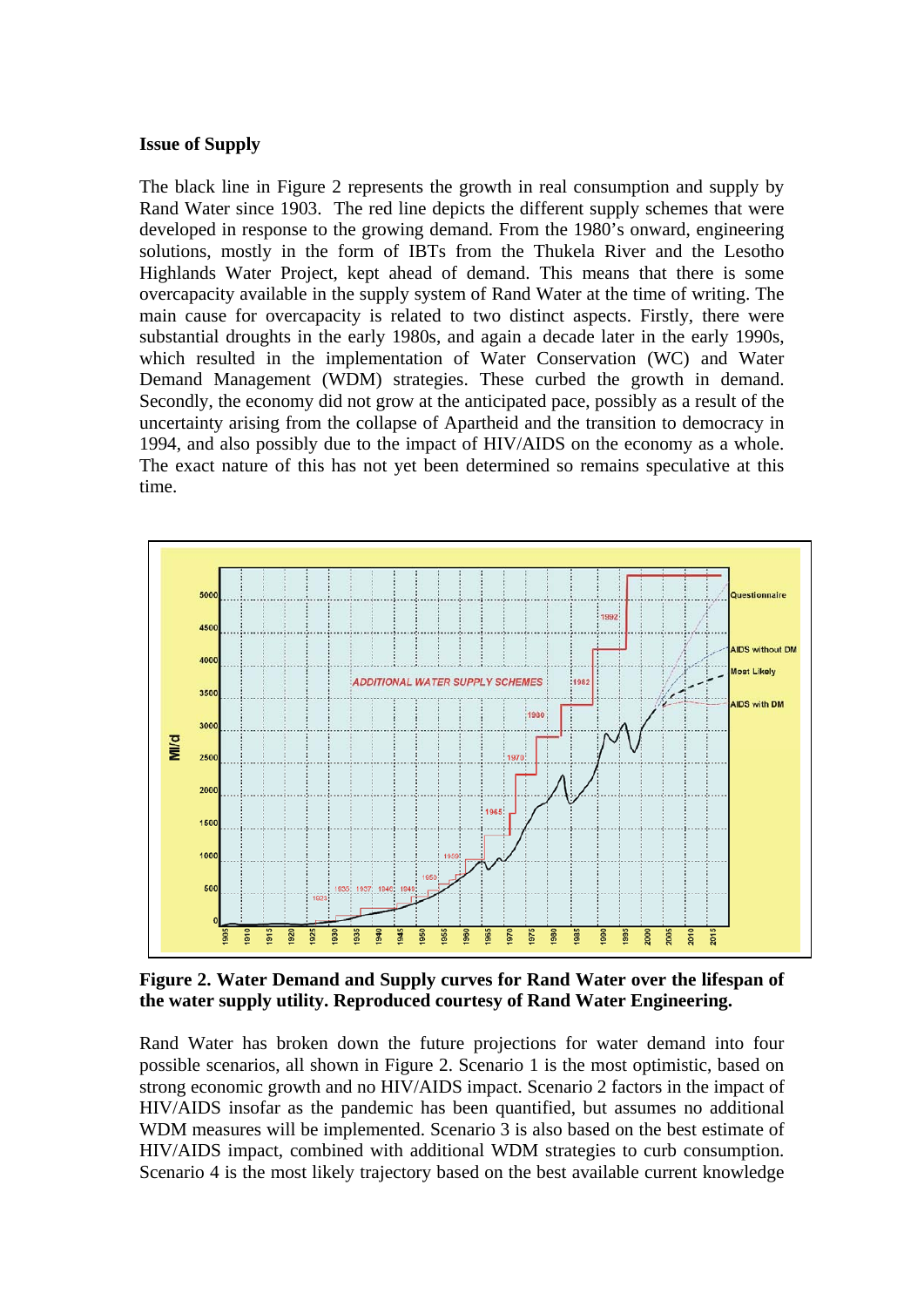about HIV/AIDS. This shows a growth in demand but at a reducing rate, suggesting that aggressive water supply augmentation is not likely in the mid-term future. This has already had an impact on the Lesotho Highlands Water Project, where Phase  $2^{43}$  $2^{43}$  $2^{43}$ has been placed on hold. This has reduced the income to Lesotho as royalty payments are based on water volumes delivered. A feasibility study<sup>[44](#page-25-1)</sup> of using the existing infrastructure in the Thukela-Vaal Pumped Storage Scheme is currently underway. This provides a least-cost option should future demand in the Rand Water supply area need to be augmented. Should this option be followed, two new dams will be constructed on the Thukela River - Jana and Mielietun Dams - feeding into the existing Pumped Storage Scheme. This decision has other strategic considerations beyond mere water supply, as the Pumped Storage Scheme is an integral component of the national electricity grid, using surplus energy in off-peak periods to pump water across the Drakensburg Mountains, to recover some of that energy again when water is released into the Upper Vaal in order to meet peak energy demands. The additional volume of water will thus provide greater flexibility in managing the peaks in energy demand at the national level.

Central to Rand Water's planning is the need to understand the impact of HIV/AIDS. The Chief Engineer (Development) of Rand Water generated a document entitled "Rand Water's Integrated Least Cost Planning Model" in May 2000. In this document the problematique of HIV/AIDS is analyzed with respect to the provision of infrastructure. From this assessment, two key strategic issues arise:

- At the point of the peak demand prior to population reversal, the infrastructure could be underutilised in the longer term.
- At the point of minimum demand after population reversal, attempts to "ride through" the peak demand by imposing water restrictions would offer the maximum utilisation of infrastructure.

After careful consideration of these critical issues, the report concludes that both options have high risk profiles for the Johannesburg area. The first option raises the risk of financial crisis arising from excessive investment in infrastructure. The second option raises the risk of non-supply<sup>[45](#page-25-1)</sup> at crucial periods of time. The report also suggests that regions with strong economic activity and high employment rates may not experience significant population reversal. This introduces some uncertainty into the overall water management regime for the Greater Johannesburg Conurbation.

One of the ramifications of this uncertainty suggests that even if infrastructure is provided to meet a growth in demand of 2,76% per annum, the infrastructure may be provided four to nine years earlier than necessary. Water restrictions may have to be used to "ride through" the point of peak population. This is a complex decision as it would have to be based on the as yet unknown economic impact that HIV/AIDS has on the region, the financial impact that new infrastructure would have on a declining income-base and an understanding of which user groups would be mostly affected by HIV/AIDS. The reality is that there is currently insufficient information at a high enough level of confidence to make any strategic decisions about infrastructure provision based on the impact of HIV/AIDS in the Greater Johannesburg Conurbation.

Within this set of scenarios it is difficult to cater for WDM in the forecast. In the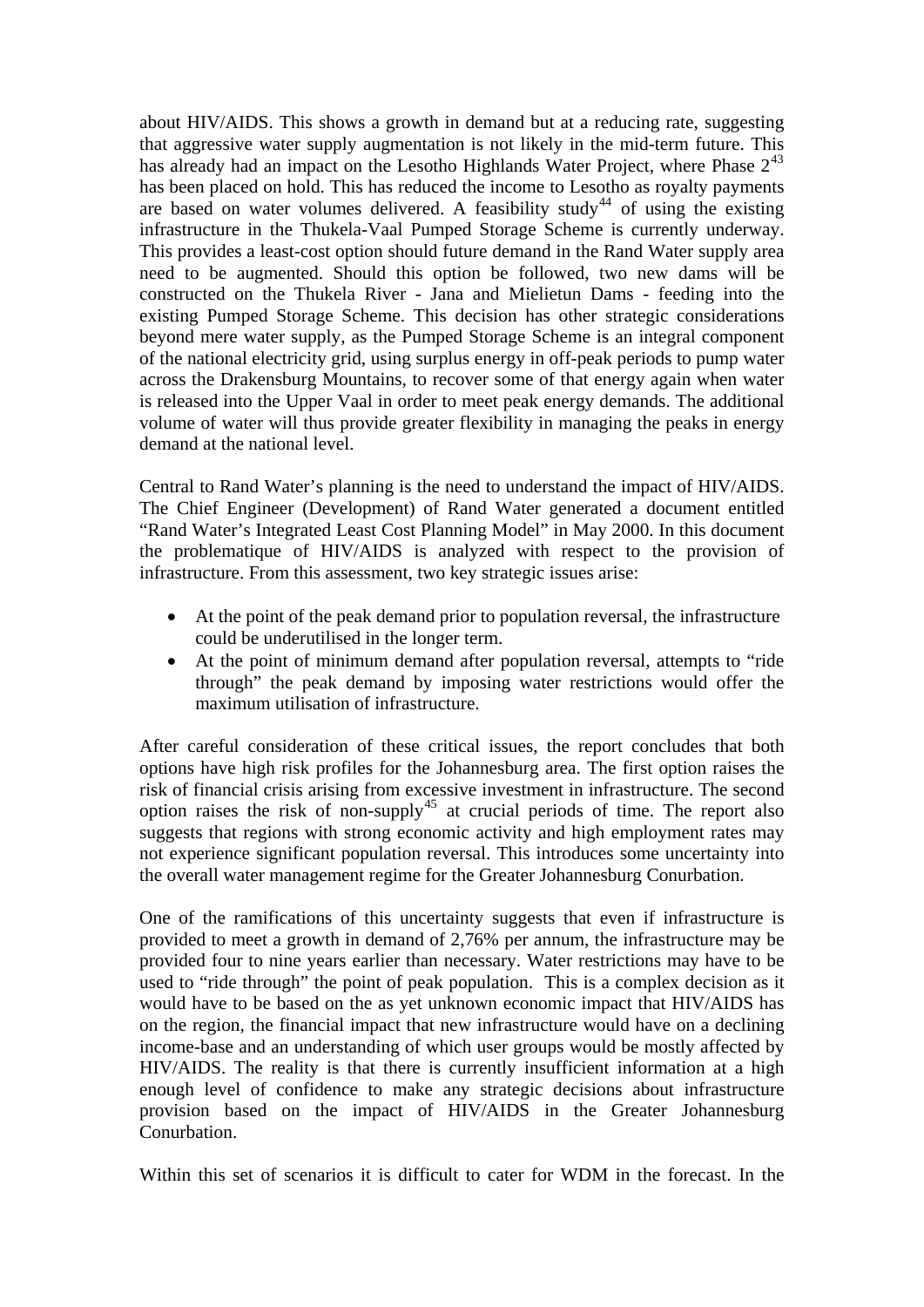Greater Johannesburg Conurbation, the unaccounted-for-water figure is around 50%. During the anti-apartheid struggle, non-payment for services was used as a tool by disenfranchised township inhabitants to overthrow a repressive regime. With the birth of democracy in 1994, an era of unprecedented optimism was ushered in. Within the context of water supply however, there were some unforeseen consequences that are still having a lasting impact on the development of sustainable water supply for the Greater Johannesburg Conurbation. Central to this is the culture of non-payment for services, which was part of the so-called "struggle". Several studies done by the Data and Research Manager of Rand Water have shown that there are widely differing reasons for the non-payment for services, which includes unemployment, insufficient disposable income, deep-seated mistrust for government and the distance to pay points. This survey has also shown that when there is insufficient disposable income in a given household, payment goes towards electricity rather than to water, due partly to the fact that the latter is enshrined in the Constitution and may not summarily be cut off. Other causes include the entertainment factor in the use of electricity. This is not the sole cause for non-payment however, which include the amount of disposable income being eroded by the use of cellular telephones. The effect of this is a reduced income stream to Rand Water, which has substantial ramifications.



### **Figure 3. The effect of HIV/AIDS on infrastructure planning as envisaged by Rand Water.**

The need for reversing this trend is exacerbated by the massive water losses that occur in the area. Water wastage to the value of US\$378 000 occurs daily in the Rand Water area of supply. Water wastage in this sense refers to potable water that runs into the ground from leaking reticulation networks of municipalities before being metered by a given consumer, or that runs out of leaking taps and toilet cisterns on private property after being metered. Recent work by Rand Water has shown that 80% of the wastage occurs on private property.

Rand Water recently completed an investigation into water losses and found in a township of 63 000 families that the mean daily average demand of the area was 3 500 kilolitres per hour. Measurement of the demand showed that the Minimum Night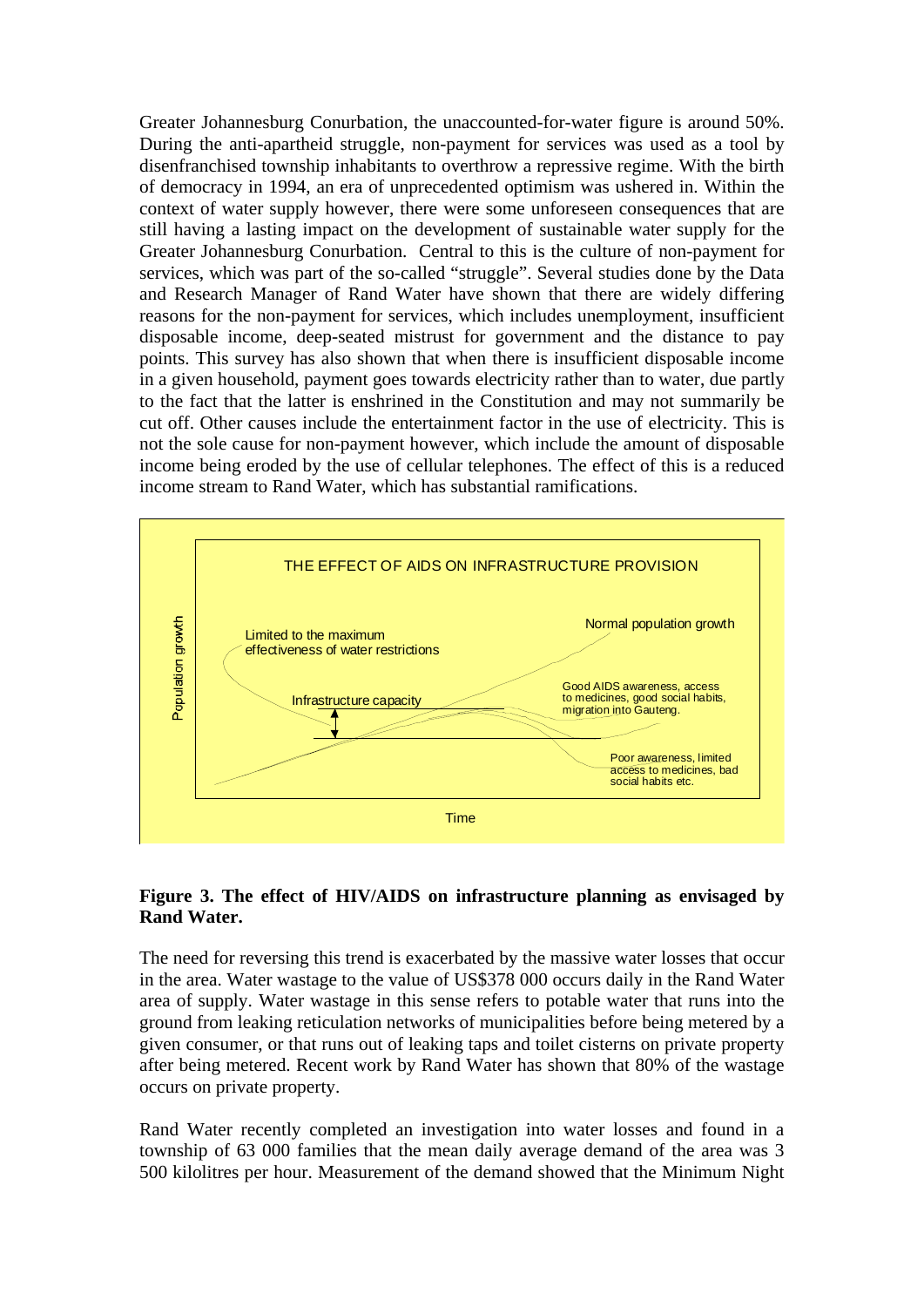Flow, that is the amount of water entering the area between 02:00 and 04:00 in the morning, amounted to 2 700 kilolitres per hour. This shows a substantial loss in the reticulation system.

The Rand Water WDM strategy is based on a process of prioritisation using the matrix shown in Figure 4. Non-paying users of high volumes of water are tackled first (Quadrant 1), followed by smaller non-paying users (Quadrant 2). The primary management objective is to bring these two target groups into the income stream of Rand Water, thereby securing the financial viability of the infrastructure as a whole, while using the price elasticity of water to reduce excessive demand. Next come high volume users that pay for their water (Quadrant 3), but herein lies a dilemma, because while these consumers are the ones that use water inefficiently, they also provide the income that cross-subsidises the losses in other parts of the system. For this reason Quadrant 3 is only tackled under drought conditions, and then usually with retrofitting as an objective. Finally smaller users that pay for their water are the last to be targeted, mostly with retrofitting and increased efficiency as an objective.

|            | <b>High Volume</b><br>Users | Low Volume<br>Users |  |
|------------|-----------------------------|---------------------|--|
| Non-Payers | 1                           | $\overline{2}$      |  |
| Payers     | 3                           | 4                   |  |

**Figure 4. Matrix of Water Demand Management target group priorities used by Rand Water.** 

Experience is showing that WDM is a complex issue to manage and effectively implement. In the immediate post-apartheid era of service delivery, the focus is mainly on improving supply to the people that traditionally did not have access to water and sanitation. This also happens to be the poorest segment of society with the least capacity to pay. It is therefore seen as a political imperative that funds be spent on such service delivery. From purely a political perspective then, it looks good if, at the end of a project for the supply of water and sanitation, a grand event occurs where a tap is opened and another sector of the population has access to water and sanitation. The rewards are simply not the same for a WDM project, even if it has put back millions of litres of water into the system which otherwise would have been lost.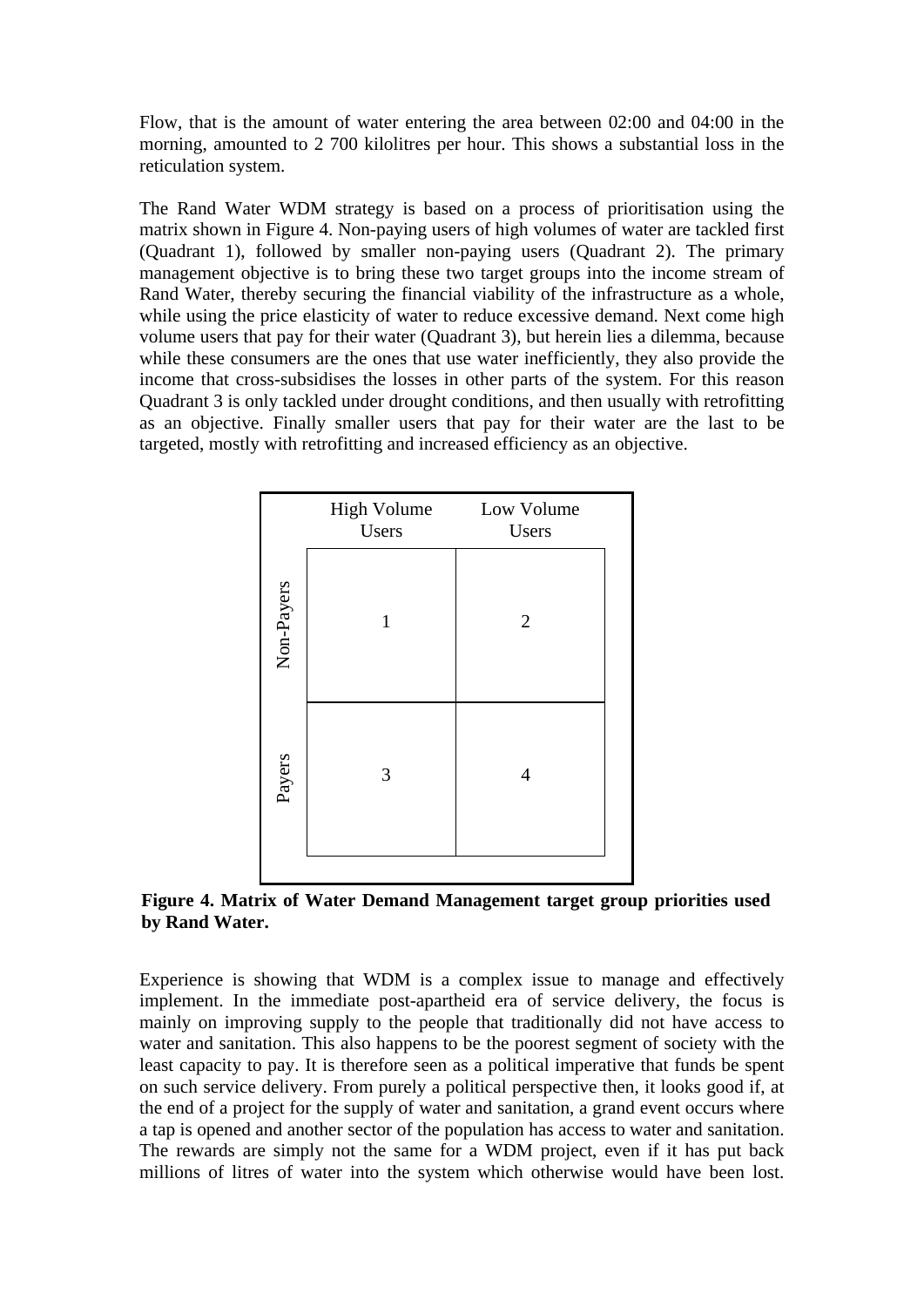WDM often comes at the price of punitive water bills or reduction in consumption. This is too closely related to hardship to translate into political kudos, so politicians seem to avoid such measures.

### **Issue of Quality**

Water quality issues are becoming increasingly important for a variety of reasons. The first major cluster of issues in this regard relates to the chemistry of groundwater in mines (Ashton<sup>[46](#page-25-1)</sup>, person communication). Given that a lot of the mining operations have occurred along the Witwatersrand Ridge, the water table has been substantially reduced through mine dewatering activities. Water tends to come into contact with the residue of the mining operation such as dust, exposed reef and waste  $rock^{47}$  $rock^{47}$  $rock^{47}$ . Depending on the type of minerals being mined, this water dissolves chemical substances in that residue. When sulphite ores, particularly those containing pyrite (often associated with gold-bearing reef) come into contact with a combination of air and water, they give off sulphur dioxide and produce low pH waters with a high concentration of iron and sulphate. This process is accelerated by specific groups of bacteria that help to transform inert sulphides into acidic solutions. This problem, known as acid rock drainage, grows in magnitude when mines reach the end of their useful lives and are closed. In the South African sector of the Limpopo River Basin for example, there are over 1,000 abandoned mining operations, though most of these are small gravel quarries and clay pits. The metal mines, mostly lead, tin and zinc, are small 1-10 man operations so their impact is negligible, but the larger coal, base metal (copper, lead, tin, zinc, chrome, vanadium) and precious metals (gold, platinum) tend to have an acid rock drainage problem.



**Figure 5. Time series of the N:P ratio for Hartebeespoort Dam. Low N:P ratios below 29 are associated with severe cyanobacterial blooms in South Africa.** 

Entirely another category of water quality problem relates to the effluent drainage from the Rand Water supply area. Associated with this are nitrogen (N) and phosphate (P), with the ratio of the two being a critical parameter (van Ginkel<sup>[48](#page-25-1)</sup>, personal communication). The N:P ratio is important for the community structure of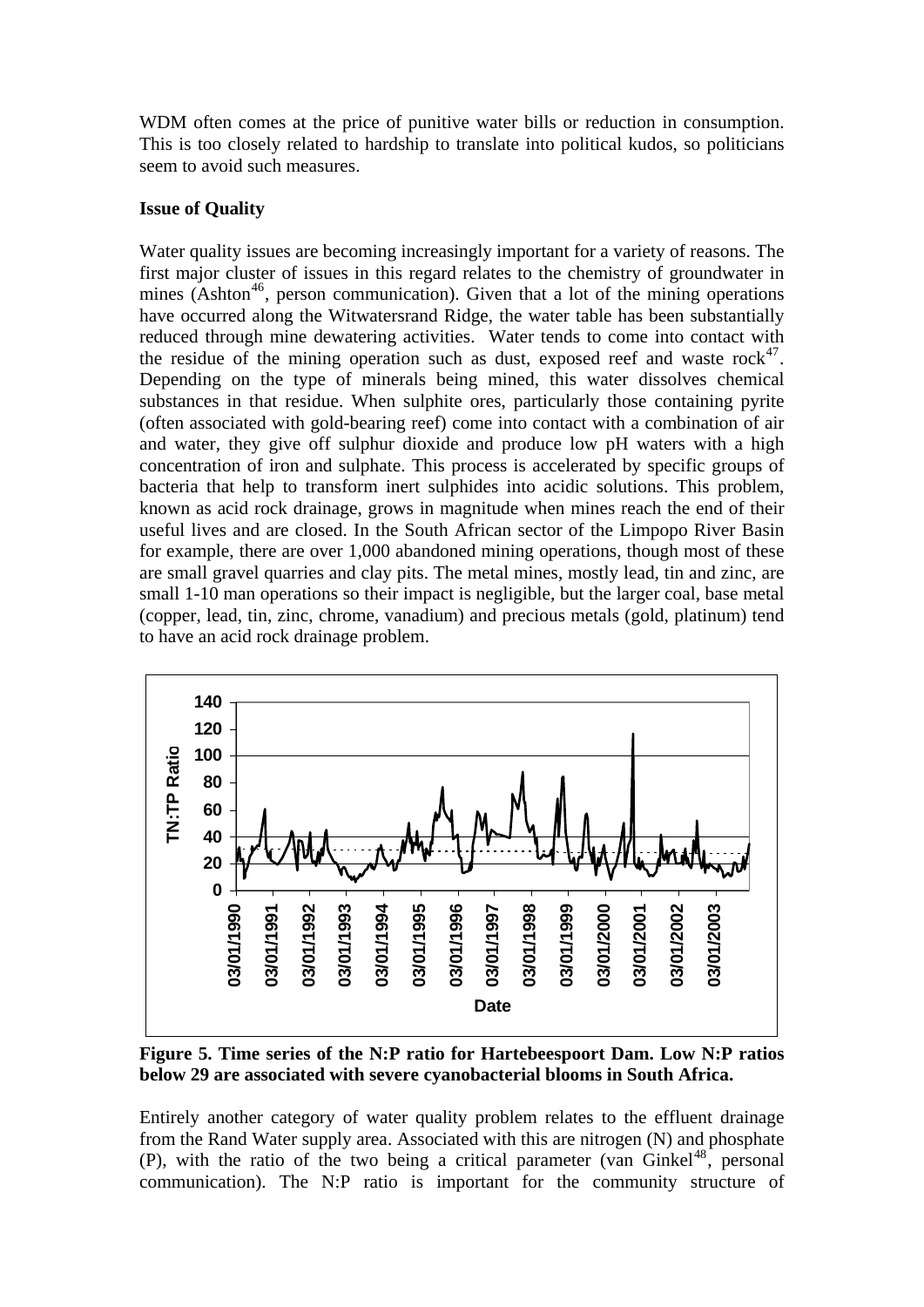phytoplankton, specifically with regards the relative competitive capabilities and biomass of cyanobacteria in epilimnetic phytoplankton communities. Low N:P ratios indicate the presence of cyanobacteria in phytoplankton communities. There is some debate over the exact dynamics of this, particularly with respect to the question as to whether the N:P ratio drives the dominance of cyanobacteria, or whether it is the result of the presence of cyanobacteria in the system. In this regard Wentzel (2001) has shown that cyanobacteria tend to be rare at N:P ratios of greater than 29 (shown as a dotted line in Figure 5). Van Ginkel (personal communication) has noted that this may be true for some species including *Microcystis*, but may not be true for all of the cyanobacterial species. Van Ginkel (personal communication) concludes that there is definitely some relationship between the N:P ratio and the development of specific phytoplankton species, but notes that one must take care in interpreting the ratio without taking cognizance of the fact that blooms are multivariate in origin.

Nitrogen and phosphate tends to become concentrated in dams that receive effluent from sewage water treatment plants. For example, Hartebeespoort Dam is the first dam on the Crocodile River, a tributary of the Limpopo River, which receives treated effluent from both Johannesburg and Pretoria. Studies of this dam<sup>[49](#page-25-1)</sup> show that a low N:P ratio is associated with highly eutrophic systems dominated by cyanobacterial blooms. The most dominant bloom-forming cyanobacteria in South Africa is *Microcystis* (van Ginkel, personal communication). Venter (2004) notes that at least 20 tons of phosphate flows into the dam each year, so even if current treatment methods could reduce these levels at point source, they would not cater for the vast amounts of phosphate already trapped in the sediment of Hartebeespoort Dam, which is acting as a source for future releases downstream. This raises the technical problem of reducing the phosphate level at the dam from an average of 0,12mg/l to less than 0,05mg/l in order to significantly reduce future pollution loading of the headwaters of the Limpopo River Basin. The cost of this technology is simply prohibitive for a developing country like South Africa, so it is unlikely to be introduced in the nearterm future. This also illustrates the need for constant technical innovation in highly modified aquatic ecosystems, which is generally ignored in the literature on IWRM.

### **ssues Arising from the Southern African Hydropolitical Complex I**

Research under-way at present suggests the existence of an emerging Hydropolitical Complex in Southern Africa (Turton, 2003a; 2003b; 2004, Turton *et al.,* 2004a; 2004b). Central to the rationale of this concept is the fact that water scarcity is reaching the point where four of the most developed countries in the SADC region - South Africa, Botswana, Namibia and Zimbabwe - are all approaching a point where future economic growth can be threatened. This makes the issue one of strategic importance. Within the Southern African Hydropolitical Complex there is sufficient evidence to suggest that water scarcity constraints are becoming the trigger for cooperation rather than conflict, and are reaching sufficient magnitude to impact on the political relations between the respective sovereign states in the SADC region. Two international river basins with the most strategic importance in the Southern African Hydropolitical Complex are the Orange and the Limpopo. With Johannesburg being located on the watershed between these two Pivotal Basins, the water supply imperatives link the two by way of IBTs and return flows. The reasons for the strategic significance of these two river basins is the fact that: both support substantial economic activity within each of the riparian states; both are shared by the four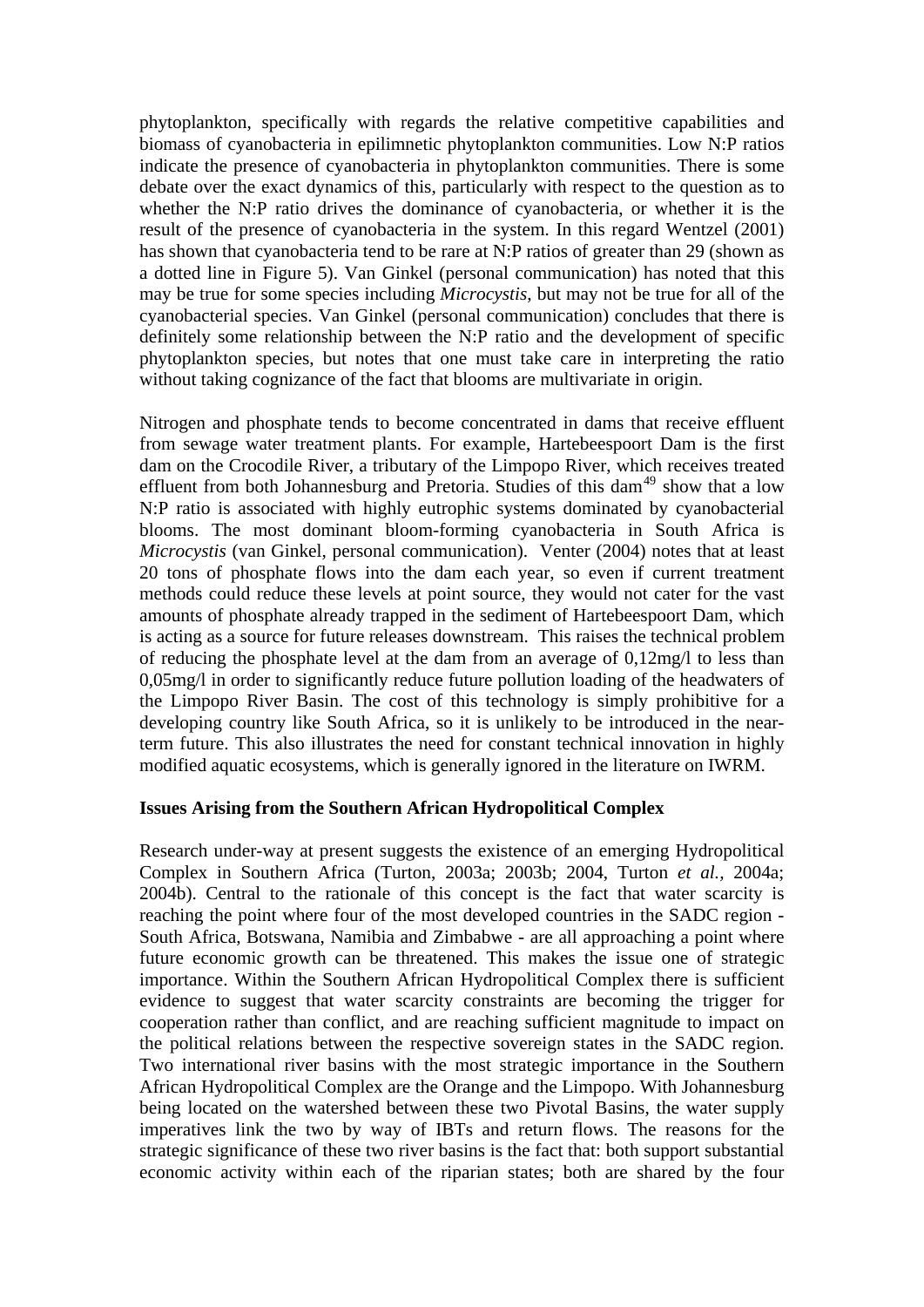Pivotal States in the Southern African Hydropolitical Complex (South Africa, Botswana, Namibia and Zimbabwe); both have reached the point where there is simply no more water left to be allocated to additional economic productive activities; both are associated with efforts by government to reallocate water to more efficient uses (an activity with high political risk); and both have significant water quality issues impacting on their future ecological sustainability. Consequently, what happens in the future water resource management approach by Rand Water in sustaining the economic viability of the Greater Johannesburg Conurbation, will automatically cascade downstream and impact on the strategic options of the four Pivotal States in the Southern African Hydropolitical Complex. This makes the Orange and Limpopo Pivotal Basins within the Hydropolitical Complex (Turton, 2003b).

### **Lessons Learned**

The Johannesburg case study provides three valuable lessons learned.

The first major lesson is that complexity tends to breed further complexity. The initial complexity arising from the need to supply water to a city at high altitude straddling a watershed has placed considerable burden on the technical ingenuity of South African water engineers. The solutions have succeeded in keeping abreast of water demand in the Greater Johannesburg Conurbation, but at an increasingly high cost to the environment. The existence of substantial water quality problems has arisen directly as a result of the human technical ingenuity needed to wrestle vast wealth from the bowels of the earth, and is likely to become one of the single most important challenges in the mid-term future. This will place major strain on the so-called second-order resources of society - the social adaptive capacity - or the ability of a given social entity to cope with rapid changes to water supply over time (Allan, 2000: 322-325, Ohlsson, 1999; Ohlsson & Turton, 1999; Turton & Ohlsson, 1999). The lesson learned in this case is that societies need to constantly generate two distinct types of ingenuity if they are to continue to survive under conditions of endemic water scarcity. Technical ingenuity (the capacity to solve problems through technological innovation) and social ingenuity (the ability to design markets and create incentives to stimulate an adequate flow of technical ingenuity in the first place) are flip sides of the same coin (Homer-Dixon, 2000:22). This is important because it is in this context that issues such as the cash-flow crisis confronting Rand Water, and the unpredictable nature of the outcome of the HIV/AIDS pandemic, can best be understood. Both are undermining the capacity of society to generate new innovative solutions to problems of an increasingly complex nature and both are empirical manifestations of secondorder resource scarcity in South Africa. An understanding of the dynamics of secondorder scarcities is largely absent from the contemporary IWRM literature.

The second major lesson learned is that the sustained supply of water to the Greater Johannesburg Conurbation has created a massive dependency on the continued supply of that water. The fact that the Rand Water supply area today sustains one of the largest concentrations of human beings that exist away from a river, lake or natural waterfront, suggests that future strategic outcomes are not guaranteed, specifically in the face of second-order resource constraints that are starting to become manifest. In fact, there is some evidence to suggest that the increased need to develop ever-more complex water transfer schemes, will result in an increased level of vulnerability to rapid changes in the system that sustains those transfers. These IBTs are embedded in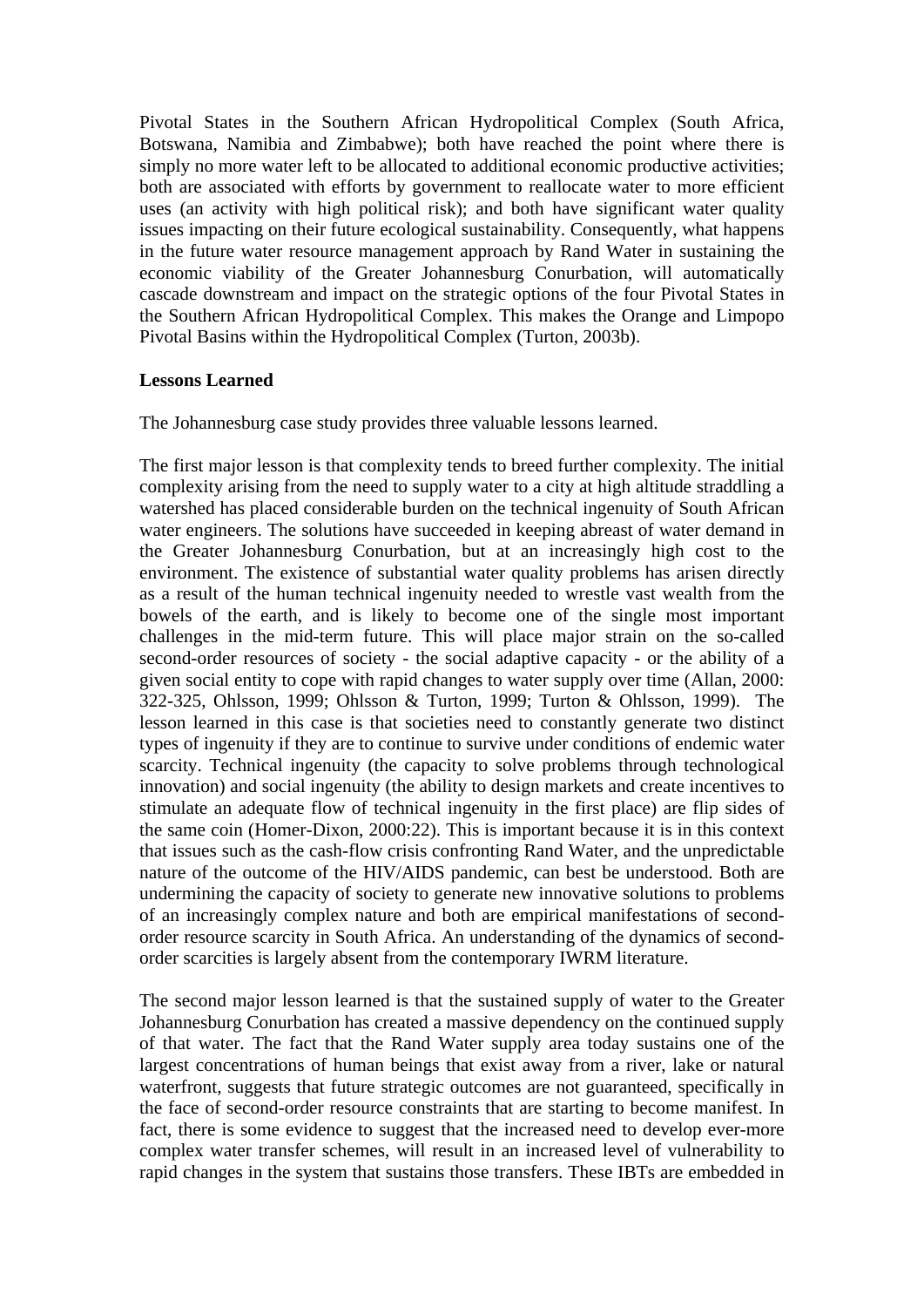society on the one hand, and the ecological systems needed to sustain those supplies on the other hand. Thus, uncertainties associated with over-abstraction and ecological decline, global climate change, deteriorating water quality caused by the closure of mines in the headwaters, and the unknown trajectory of the HIV/AIDS pandemic, can all be potentially magnified through the heavy reliance on technical and social ingenuity. This will place a major burden on engineers and political systems in the future as sustainable solutions are sought, suggesting that second-order resources are an independent variable. An understanding of this aspect is also largely absent from the contemporary IWRM literature.

The third major lesson that can be distilled relates to the emerging issue of environmentally-induced conflict. The key question relates to the causal linkage between water scarcity and conflict. Will endemic water scarcity drive conflict or cooperation in future? The fact that water issues already feature at a level of interstate interaction to the extent that an immature Hydropolitical Complex can be detected in Southern Africa, suggests that this question has not yet been fully answered, but is already a pertinent factor. Initial indications are that water scarcity is acting as a driver of cooperation, but the jury is still out on the future outcome of this vexing issue. In this regard water supply to the Greater Johannesburg Conurbation is a useful litmus test.

### **onclusions C**

The water supply to a megacity like the Greater Johannesburg Conurbation is a study in complexity. The fact that Johannesburg exists at all has as much to do with paleofloodplain hydraulics and tectonic activities as human greed. It is the existence of gold, which has mostly been mined out, that one of the largest human populations dependent on the ingenuity of water resource engineers in the Southern Hemisphere occurs today. In the relatively short time-span of just over one century, the ecosystem around the Witwatersrand Ridge has been irreversibly altered. In the wink of an eye in geological time, human ingenuity has transformed the Cradle of Humankind into a modern metropolis that is embedded in the largest man-made forest in the world. This raises serious questions about sustainability. More importantly it raises the issue of the link between second-order resources and social stability. Linked with this is the emergence of the Southern African Hydropolitical Complex, with Johannesburg straddling the watershed between the two Pivotal Basins in that Complex - the Orange and the Limpopo - suggesting that the use of the river basin as a fundamental unit of management within the framework of IWRM is not entirely applicable to Southern Africa.

### **cknowledgements A**

Rand Water is gratefully acknowledged for their support in providing many of the chapter. factual data used in developing this chapter. Prof. Peter Ashton is acknowledged for his input regarding acid rock drainage and water quality as applicable to South Africa. Carin van Ginkel is acknowledged for her various inputs regarding water quality issues in highly eutrophic systems. The Stockholm International Water Institute is thanked for their generous financial support that allowed this chapter to be developed in the first place. The authors alone accept responsibility for the contents of this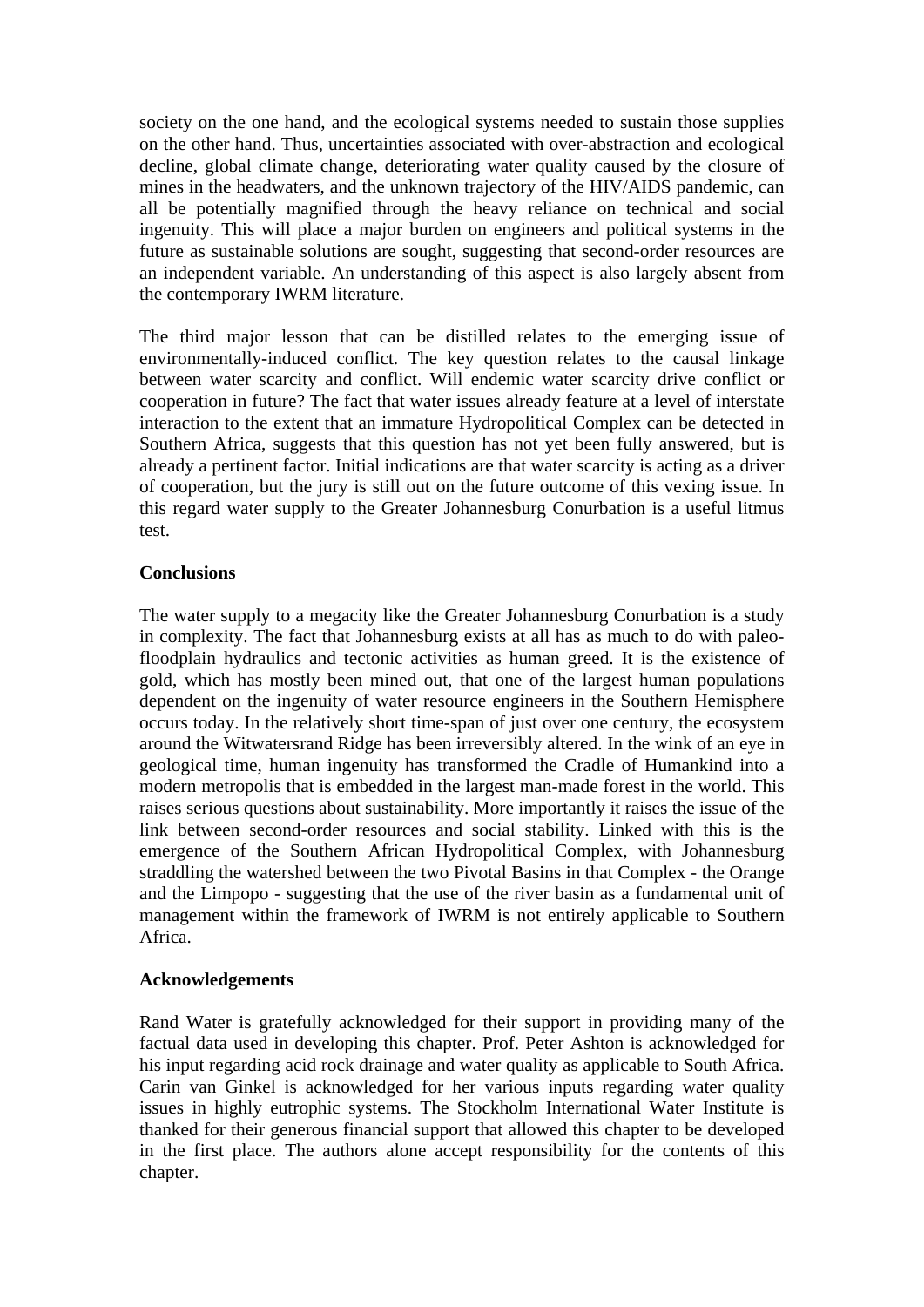#### **Bibliography**

2000. *The Middle East Water Question: Hydropolitics and*  **Allan, J.A.** *e Global Economy.* London: IB Tauris. *th*

Appelgryn, M.S. 1984. *Johannesburg 1886 - 1889: Origins and Early Management.* Pretoria: University of South Africa.

Ashton, P.J. & Ramasar, V. 2002. Water and HIV/AIDS: Some Strategic Considerations in Southern Africa. In Turton, A.R. & Henwood, R. (Eds.) 2002. *Hydropolitics in the Developing World: A Southern African Perspective*. Pp 217-235. Pretoria: African Water Issues Research Unit (AWIRU).

Barber, J. 1999. South Africa in the Twentieth Century. Oxford: Blackwell Publishers.

Basson, M.S., van Niekerk, P.H. & van Rooyen, J.A. 1997. Overview of Water Resources Availability and Utilization in South Africa. Pretoria: Department of Water Affairs and Forestry.

Chapman, K.M., Tucker, R.F. & Kidger, R.J. 1986. The Klerksdorp Goldfield. In Antrobus, E.S.A. (Ed.) *Witwatersrand Gold - 100 Years*. The Geological Society of South Africa. Pp 173-197.

 *Strubens and Gold*. Johannesburg: Ad. Donker Ltd. **Cunningham, A.** 1987. *The*

at http://www.joburg.org.za/2003/aug/aug25\_trees.stm (accessed 2 June 2004). Davie. L. 2003. Joburg's First Trees. Available online

**DWAF.** 2003(a). Hartebeespoort Dam Remediation Project (Phase 1). *Inception eport*. Pretoria: Department of Water Affairs and Forestry. *R*

**DWAF.** 2003(b). Hartebeespoort Dam Remediation Project (Phase 1). Deliverables Report: Task 1 (Literature Review). Pretoria: Department of Water Affairs and Forestry.

**Evans, M.M.** 1999. The Boer War: South Africa 1899 – 1902. Osprey Military. Mechanicsburg: Stackpole Books.

Farwell, B. 1999. *The Great Boer War*. London: Wordsworth Editions.

Financial Times. 1999. Down, Down, Deeper and Down. Financial Times Weekend rticle dated 5 June 1999 available online at article http://deepmine.csir.co.za/Press%20Clips/clip02.htm (accessed 5 July 2004).

**Gauteng Economic Development Agency**. 2004. Gauteng Overview. Available online at http://www.geda.co.za (accessed on 5 July 2004).

Harrison, D. 1982. The White Tribe of Africa: South Africa in Perspective. Berkeley: University of California Press.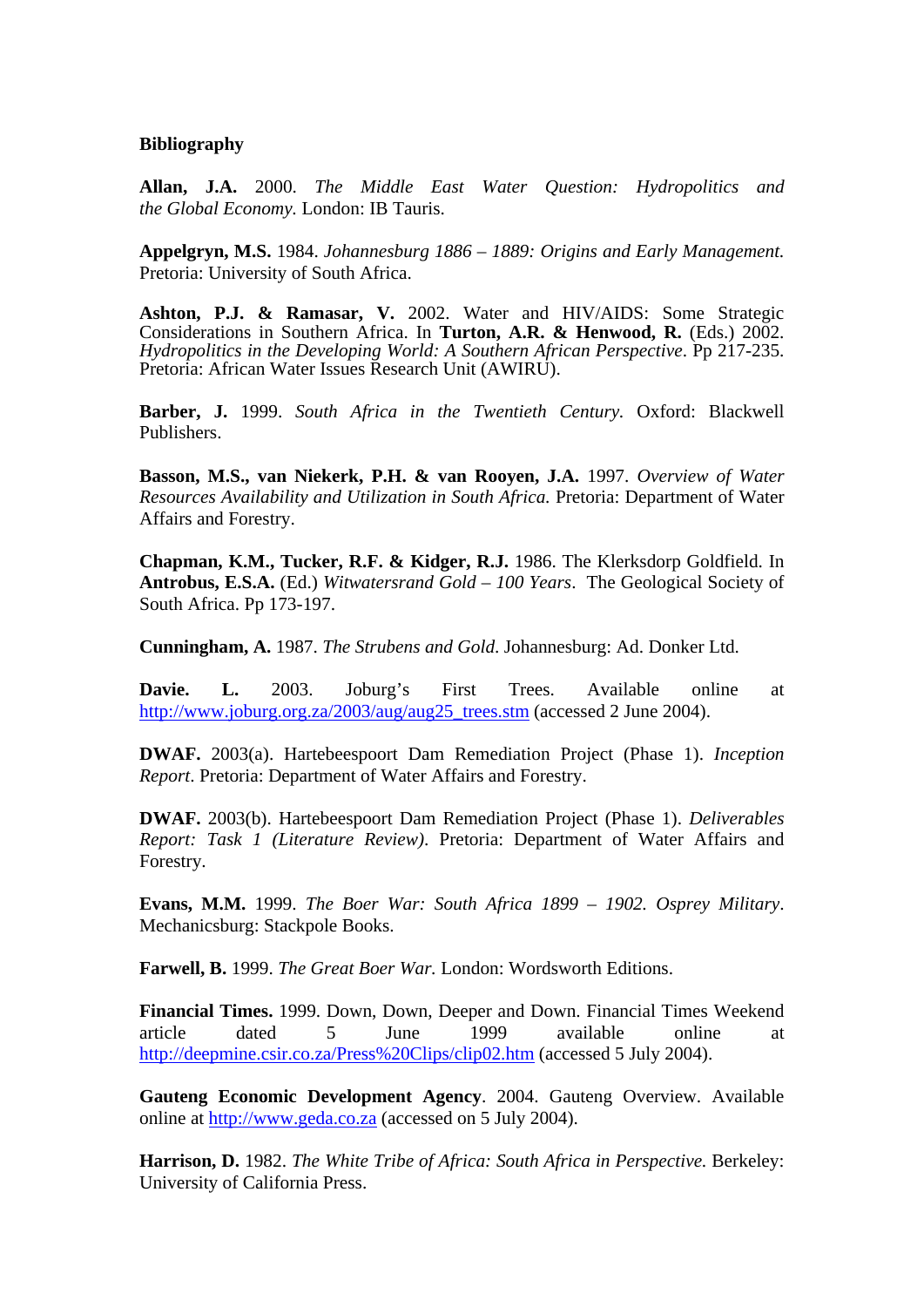**Holtzhauzen, L.** 2004. Decanting minewater: Solving a 100-year-old problem. In Water, Sewage and Effluent. Vol. 24. No. 4. Pp 18-20.

Homer-Dixon, T.F. 1991. On the Threshold: Environmental Changes as Causes of Acute Conflict, in *International Security*, Vol. 16, No. 2, Fall; 76-116.

Homer-Dixon, T.F. 1994(a). Environmental Changes as Causes of Acute Conflict, in Betts, R.K. (Ed.) Conflict after the Cold War: Arguments on causes of War and *Peace.* New York: Macmillan.

Homer-Dixon, T.F. 1994(b). Environmental Scarcities and Violent Conflict: Evidence from Cases, in *International Security*, Vol. 19, No. 1; 5-40.

Homer-Dixon, T. 1995. The Ingenuity Gap: Can Poor Countries Adapt to Resource Scarcity? In *Population and Development*, Vol. 21, No. 3; 587-612.

Homer-Dixon, T.F. 1996. Environmental Scarcity, Mass Violence and the Limits to Ingenuity, in *Current History*. No. 95; 359-365.

Homer-Dixon, T.F. 2000. *The Ingenuity Gap*. London: Jonathan Cape.

**Lee, E.** 2002. To the Bitter End: A Photographic History of the Boer War 1899 – *902.* Pretoria: Protea Book House. *1*

Longford, E. 1982. Jamieson's Raid: the Prelude to the Boer War. London: Weidenfeld & Nicholson.

Mitchell, P. 2002. The Archaeology of Southern Africa. Cambridge: Cambridge University Press.

Nasson, B. 1999. *The South African War 1899 – 1902*. London: Arnold.

*Malthusian*  **Ohlsson, L.** 1999. *Environment, Scarcity and Conflict: A Study of*  Concerns. Department of Peace and Development Research. University of Göteborg.

Plenary Session of the 9<sup>th</sup> Stockholm Water Symposium "Urban Stability through **Ohlsson, L & Turton, A.R.** 1999. The Turning of a Screw. Paper presented in the Integrated Water-Related Management", hosted on 9-12 August by the Stockholm International Water Institute (SIWI) in Sweden. Also available as *MEWREW Occasional Paper No. 19* from Website <http://www.soas.ac.uk/Geography/WaterIssues/OccasionalPapers/home.html> and from<http://www.up.ac.za/academic/libarts/polsci/awiru>(accessed on 1 June 2004).

**O'Keeffe, J., Uys, M. & Bruton, M.N.** 1992. Freshwater Systems, in **Fuggle, R.F. &** Rabie, M.A. (Eds.) 1992. *Environmental Management in South Africa*. Johannesburg: Juta & Co.

Porch, D. 2000. Wars of Empire. London: Cassell & Co.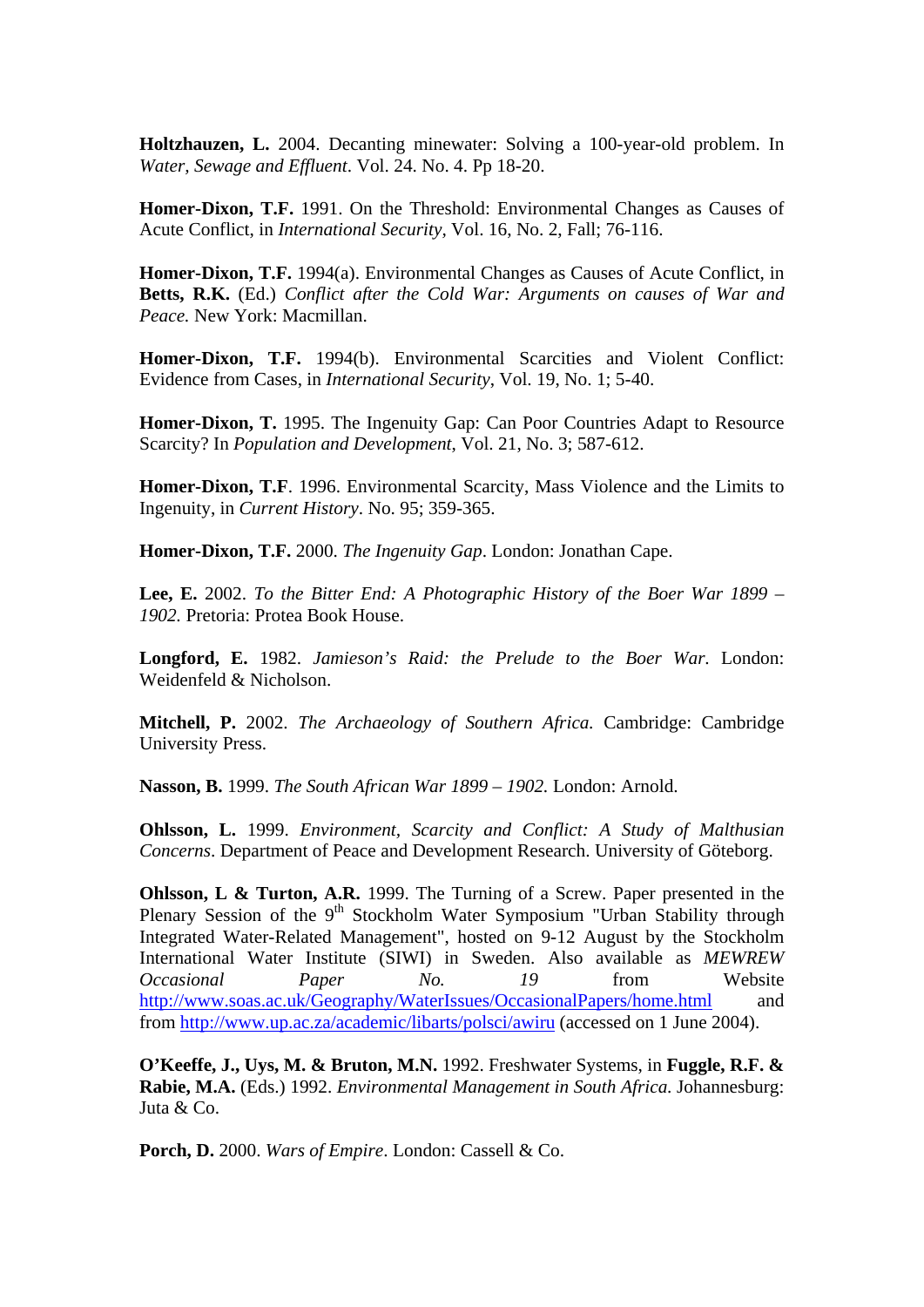**Raath, A.W.G.** 1999. *The British Concentration Camps of the Anglo Boer War 1899-* 1902: Reports on the Camps. Bloemfontein: The War Museum. (Available from Thorrold's Africana Books).

Rabie, M.A. & Day, J.A. 1992. Rivers, in Fuggle, R.F. & Rabie, M.A. (Eds.) 1992. Environmental Management in South Africa. Johannesburg: Juta & Co.

Reisner, M. 1993. Cadillac Desert: The American West and its Disappearing Water. Revised Edition. New York: Penguin.

Seymour Fort, G. 1908. *Dr. Jamieson*. London: Hurst & Blackett Ltd.

Spies, S.B. 1977. Methods of Barbarism: Roberts, Kitchener and Civilians in the Boer Republics January 1900 – May 1902. Cape Town: Human & Rousseau.

 *2003.* **Tempelhoff, J.W.N.** 2003. *The Substance of Ubiquity: Rand Water 1903 –* Vanderbijlpark: Kleio Publishers.

Turton, A.R. 1999. Statutory Instruments for the Maintenance of Ethnic Minority Interests in a Multi-Cultural Community: The Case of the Afrikaners in South Africa. Translated into Russian as "Pravovye mery zashchity interesov etnicheskih menshinstv v mnogonatsionalnom obshchestve: afrikanery Yuzhnoy Afriki (Legal measures of defending interests of ethnic minorities in a multinational society: The Afrikaners of South Africa) in **Novikova, N.I. & Tishkov, V.** (Eds.) Folk Law and Legal Pluralism. (Proceedings of the  $11<sup>th</sup>$  International Congress on Folk Law and Legal Pluralism, August 1997, Moscow). Moscow: Institute of Ethnology and Anthropology. (Pp. 38-47).

Turton, A.R. 2000. Precipitation, People, Pipelines and Power: Towards a Political Ecology Discourse of Water in Southern Africa. In Stott, P. & Sullivan, S. (Eds.) 2000. *Political Ecology: Science, Myth and Power*. London: Edward Arnold.

Turton, A.R. 2003(a). An Introduction to the Hydropolitical Dynamics of the Orange River Basin. In Nakayama, M. (Ed.) International Waters in Southern Africa. Tokyo: United Nations University Press.

Turton, A.R. 2003(b). Environmental Security: A Southern African Perspective on Transboundary Water Resource Management. In *Environmental Change and Security Project Report*. The Woodrow Wilson Centre. Issue 9 (Summer 2003). Washington, DC: Woodrow Wilson International Center for Scholars. (Pp 75-87).

Turton, A.R. 2004. The Evolution of Water Management Institutions in Select Southern African International River Basins. In Tortajada, C., Unver, O. & Biswas, **A.K.** (Eds.) *Water as a Focus for Regional Development*. London: Oxford University Press.

Turton, A.R. & Ohlsson, L. 1999. Water Scarcity and Social Adaptive Capacity: Towards an Understanding of the Social Dynamics of Managing Water Scarcity in Developing Countries. Paper presented in the Workshop No. 4: Water and Social Stability of the 9<sup>th</sup> Stockholm Water Symposium "Urban Stability through Integrated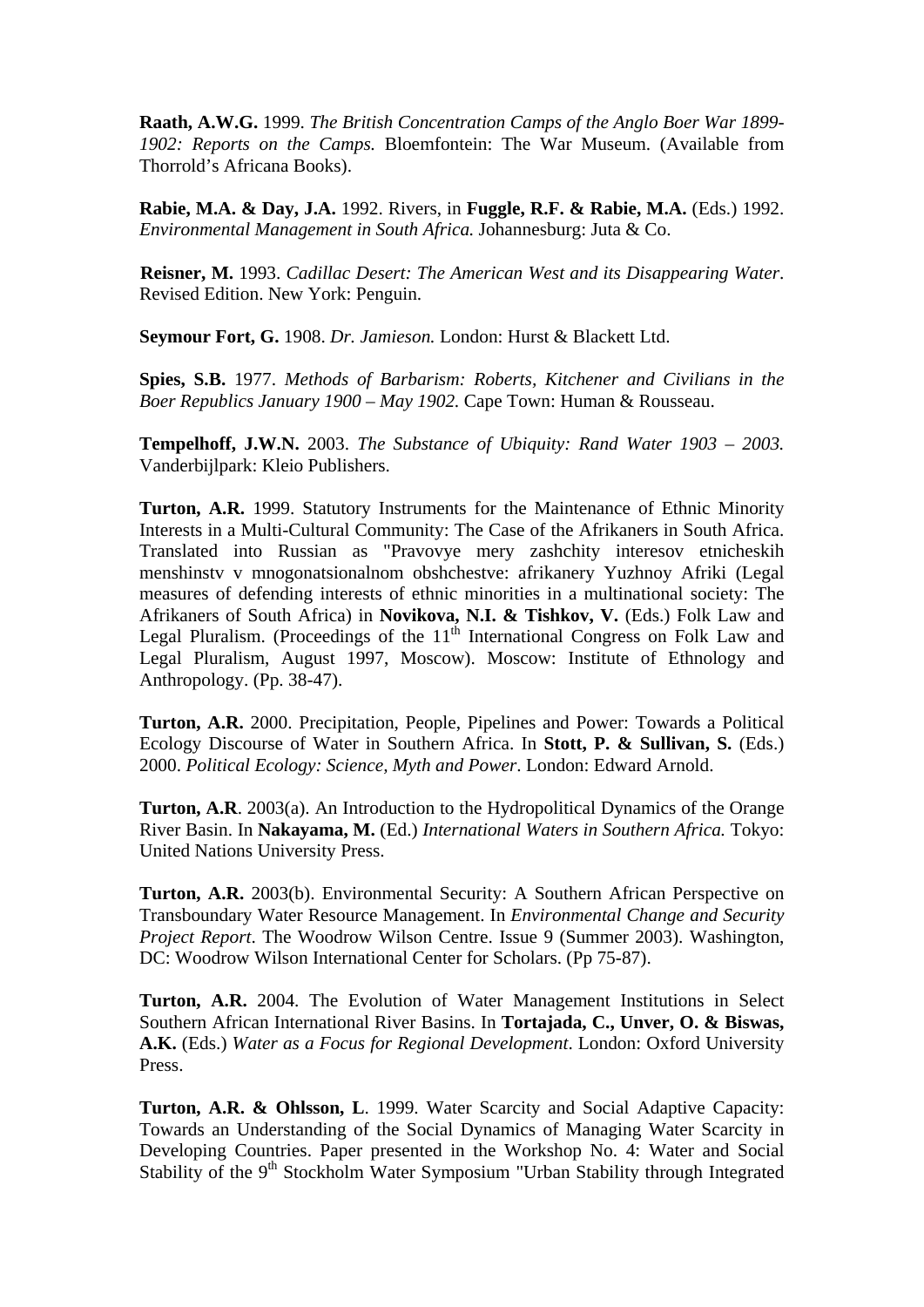Water-Related Management", hosted on 9-12 August by the Stockholm International Water Institute (SIWI) in Sweden. Also available as *MEWREW Occasional Paper No. 18* from Website <http://www.soas.ac.uk/Geography/WaterIssues/OccasionalPapers/home.html> and from<http://www.up.ac.za/academic/libarts/polsci/awiru>(accessed on 1 June 2004).

**Turton, A.R., & Earle, A.** (Forthcoming). Post-Apartheid Institutional Development in Selected Southern African International River Basins. In Gopalakrishnan et al., (Eds.). *Water Resources Management - Structure, Evolution and Performance of Water Institutions*. Springer.

**R., Mampane, P.M. & Seremo, O.** 2004(a). *A*  **Turton, A.R., Meissner,**  Hydropolitical History of South Africa's International River Basins. Report to the Water Research Commission. Pretoria: Water Research Commission.

Turton, A.R., Ashton, P.J. & Cloete, T.E. 2004(b). An Introduction to the Hydropolitical Drivers in the Okavango River Basin. In Turton, A.R., Ashton, P.J. **& Cloete, T.E. (Eds.)** *Transboundary Rivers, Sovereignty and Development: Hydropolitical Drivers in the Okavango River Basin.* Pretoria and Geneva: African Water Issues Research Unit (AWIRU) and Green Cross International. Pp 9-30.

Van Rensburg, T. 1980. *Camp Diary of Henrietta E.C. Armstrong: Experiences of a* Boer Nurse in the Irene Concentration Camp 6 April - 11 October 1901. Pretoria: Human Sciences Research Council (HSRC).

Venter, P. 2004. New Hope for Troubled Waters: The Hartebeespoort Dam Test Case. In *The Water Wheel*. Vol. 3. No. 1. January/ February 2004. Pp. 16-19.

WCD, 2000. *Dams and Development: A New Framework for Decision-Making.* London: Earthscan.

Wentzel, R.G. 2001. Limnology, Lake and River Ecosystems. New York: Academic Press. 1006 pp.

**.W.** 1986. The Central Rand. In **Antrobus, E.S.A.** (Ed.) **Werdmüller, V** Witwatersrand Gold - 100 Years. The Geological Society of South Africa. Pp 7-47.

 $\overline{a}$ 

 $<sup>1</sup>$  A Pivotal Basin is one that is strategically important for the riparian states, which is reaching a point</sup> of closure where no more water is available for additional economic activities. See Turton (2003b:79) for more information.

<sup>&</sup>lt;sup>2</sup> See <u>http://www.southafrica.net/heritage/heritage\_places/cradle\_1.cfm</u> for more information.  $\frac{3}{2}$ . The total system and is that perfine of rainfall that is not lost to avaparation that avantum

<sup>&</sup>lt;sup>3</sup> The total average runoff is that portion of rainfall that is not lost to evaporation that eventually finds its way into rivers as streamflow. 4 The base flow of most of the rivers arising along the Witwatersrand Ridge is provided by groundwater

from dolomite aquifers. This meant that in the dry season there was water to be found in these small streams, which was one of the factors that sustained early hominid development in an ecosystem that was otherwise highly variable and prone to drought.

<sup>&</sup>lt;sup>5</sup> The literal translation of this is "Strong Fountain".

<sup>&</sup>lt;sup>6</sup> This is now known as Mogale City.

 $^7$  The Sterkfontein Heritage Site, where the Cradle of Humankind is situated, is under threat from acid mine drainage entering the Tweefonteinspruit (literally translated as "Two Fountain Stream"). This was first detected on 26 August 2002 and is now the focus of considerable environmental management concern. See Holtzhauzen (2004:20) for more details.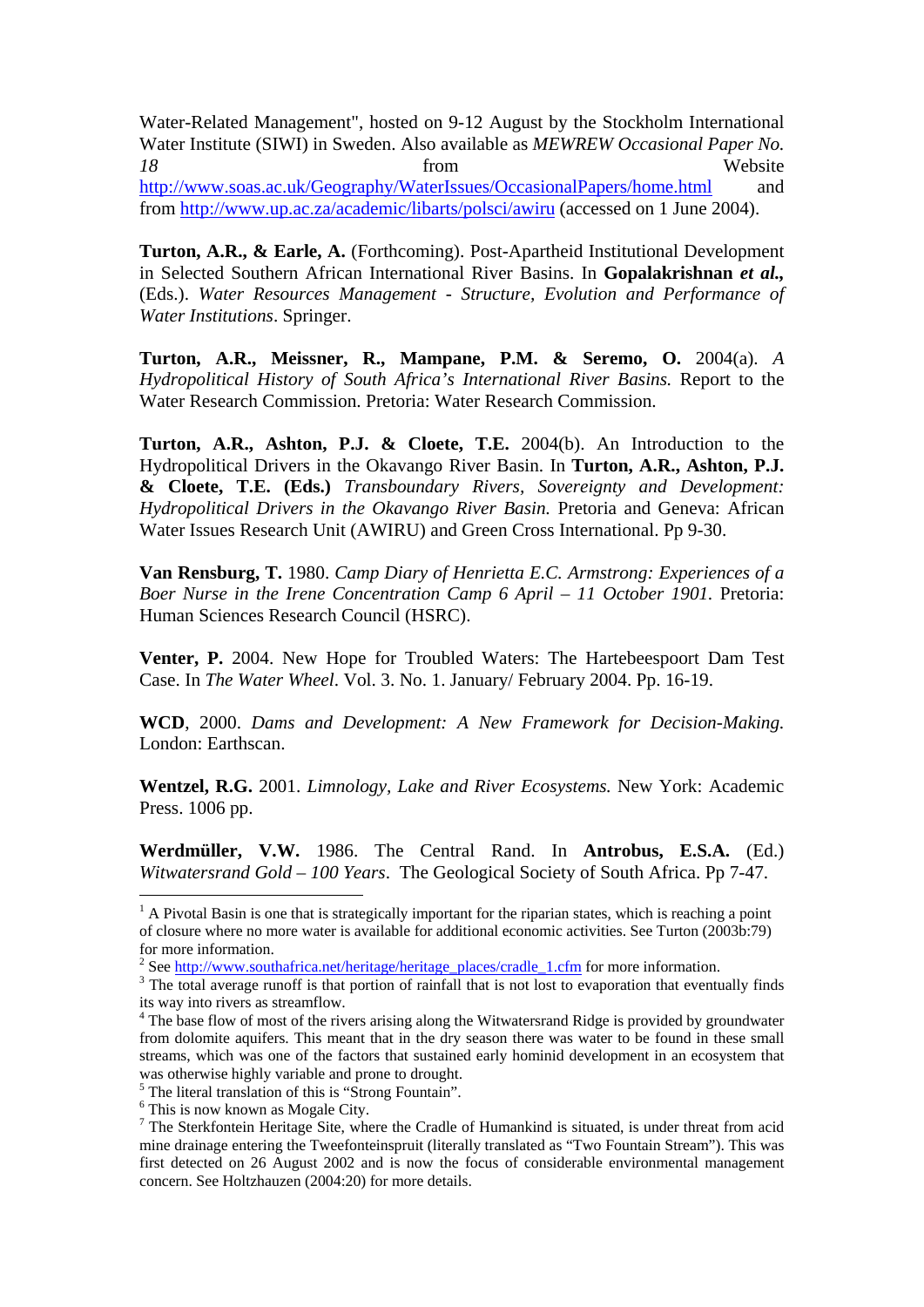rred in 1885 on the farm Kromdraai (translated literally as a "Crooked Bend ... [in a river]"). Krugersdorp was named after Paul Kruger, the President of the Zuid Afrikaanse Republiek at the time of the discovery of gold.<br><sup>14</sup> When Johannesburg was officially founded, it was located on a piece of unaccounted for land (called  $^{\overline{13}}$  The first discovery of gold in what was to become Krugersdorp occu

This saw a triangle of land some 240 hectares in extent being left over after farm delineation, to be Randjeslaagte) that had been left over when the original farms were demarcated (Appelgryn, 1984:18). The reason for this was that there was no water on this land, making it useless for farming purposes. taken over by the state. Significantly, this meant that when Johannesburg was first developed, a critical limiting factor became access to water. Associated with this was the pressing need for adequate sanitation. The first meeting of the Diggers Committee mandated Col. I.P. Ferreira, H.J. Morkel and Dr. H. Sauer to draw up a plan for sanitation (Appelgryn, 1984:44). This saw the first comprehensive set of regulations being launched on 13 October 1887 (Appelgryn, 1984:52).

<sup>15</sup> The Afrikaans term given to foreigners, mostly used in a pejorative sense.

maintenance and expansion of the British Empire. For more background to this refer to Barber <sup>16</sup> Given that the currencies of the industrialized world at that time were based on the gold standard, with Britain as the leading industrial and economic power, this had strategic significance to the (1999:11-12).

 $17$  For more background to the Jamieson Raid see Seymour Fort (1908) and Longford (1982), both of which are considered to be authoritative.

that had been discovered in the Zuid Afrikaanse Republiek (ZAR) (Barber, 1999:11-12). For more <sup>18</sup> The Anglo Boer War was a resource war triggered by the British desire to gain control over the gold background see Farwell (1999), Lee (2002) and Nasson (1999).

 $19$  Barber (1999:10-11) notes that despite the fact that there were two separate and independent Boer 1860's, claims by the Boer Republics were quickly countered and the British absorbed the diamond-Republics in southern Africa at the time, the dominant belief in London was that this was firmly a British sphere of influence. So for example, when diamonds were discovered in Griqualand in the late bearing territory into the Cape Colony. This laid the foundation to the belief that the subsequent Anglo-Boer War was a resource war.

were out on Kommando fighting a guerrilla war (Evans, 1982). This thinking was based on earlier  $20$  The establishment of concentration camps in South Africa during the Anglo Boer War was a direct result of Lord Roberts' scorched earth policy (van Rensburg, 1980:37). This saw the removal of Boer women and children from the farms in the belief that this would prevent their support to the men who experiments with concentration camps in Cuba, known as the Weyler Method (Spies, 1977:148; van Rensburg, 1980:38). For further accounts of the concentration camps see Farwell (1999), Lee (2002), Nasson (1999) and Raath (1999). For the linkage between concentration camps and imperialism, see Porch (2000).

<sup>21</sup> For more background to the social stratification caused by the discovery of gold in Johannesburg, refer to Barber (1999:12).<br><sup>22</sup> The literal translation of this is "Thorn Fountain".

<sup>22</sup> The literal translation of this is "Thorn Fountain".<br><sup>23</sup> The Afrikaner is a much-misunderstood nation. The name Afrikaner literally means "of Africa" or has been Africanized and is spoken on no continent other than Africa (with a small exception in Argentine where some Boer trekkers settled and established a small but non-viable Afrikaner "African" (Turton, 1999). They speak a language that was originally derived from Dutch, but which community of herdsmen). The Afrikaner is an African in every sense of the word and regard themselves as the so-called White Tribe of Africa (Harrison, 1982), having engaged in an anti-imperial struggle during the Anglo-Boer War and therefore largely sympathetic to the anti-colonial aspirations of other African nations. Their "Africaness" is being given expression in post-Apartheid South Africa

<sup>24</sup> The deepest mine is the Western Deep Levels on the Witwatersrand complex in South Africa with a depth in excess of 3,500 meters. Planned operations are projected to take mining to a level of some

<sup>&</sup>lt;sup>8</sup> The literal translation of this is "Willow Stream".

<sup>&</sup>lt;sup>9</sup> For more background to the discovery of gold in Johannesburg, particularly with respect to the controversy over who was the first person to actually make the find, refer to Cunningham (1987) and Appelgryn (1984).

This refers to the original freshwater springs that were found in the area.

 $11$  The literal translation of this is "Brackish Pond".

 $12$  A "poort" is a natural ravine through a mountain range caused by a river and often associated with a geological fault.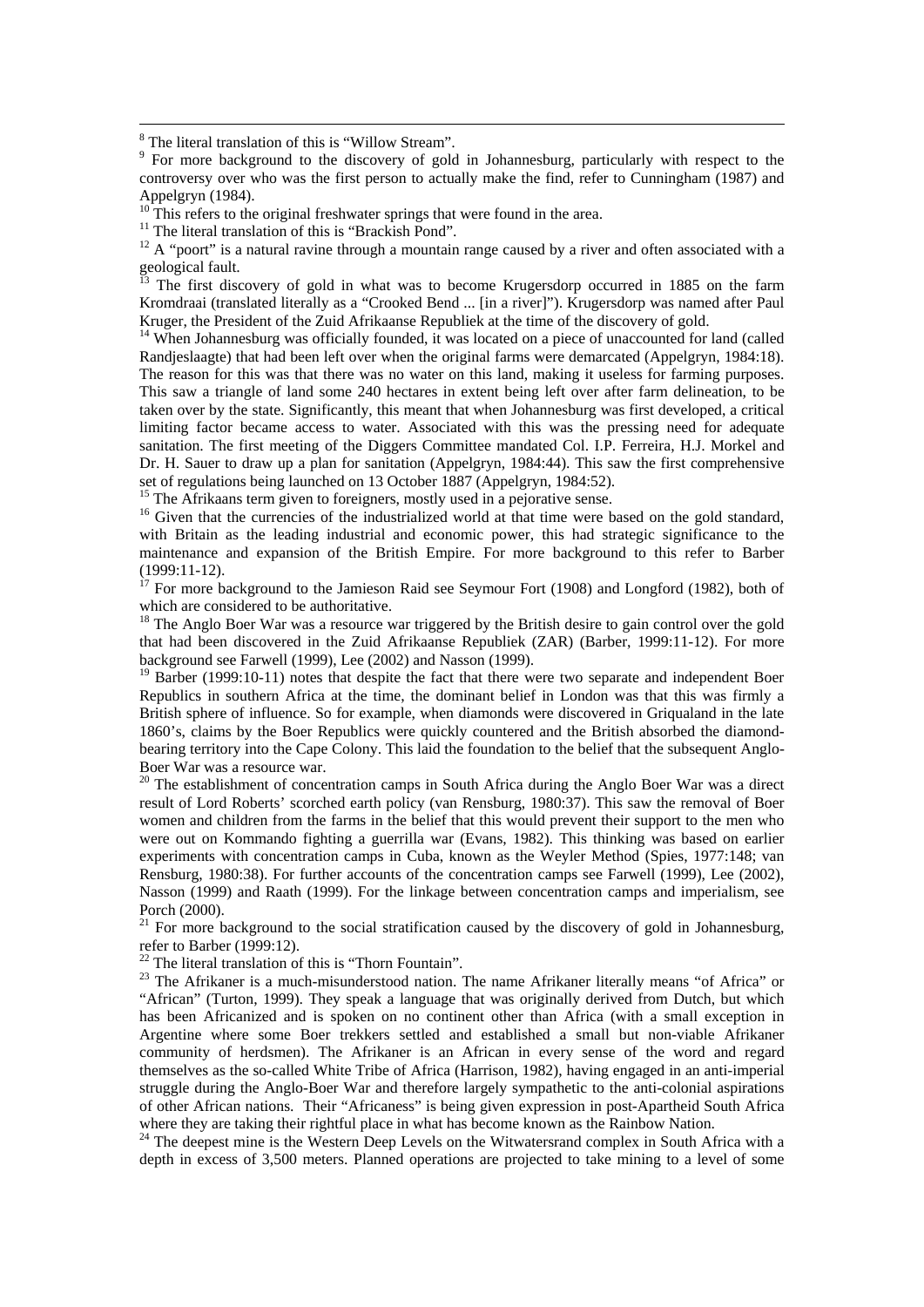4,117 meters, with research being conducted at the Council for Scientific and Industrial Research (CSIR) in South Africa attempting to go even beyond that depth (Financial Times, 1999).

 $<sup>5</sup>$  Minister Kader Asmal launched the Working for Water Program after the first democratic elections</sup> in 1994. This job-creation program mobilized unemployed people to remove exotic alien vegetation from the headwaters of the various river systems in South Africa.

 $26$  The area supplied today by Rand Water has a population in excess of 11 million people, or a quarter of the total population of South Africa, who produce 34% of the country's GDP, or 10% of the GDP of the entire African continent (Gauteng Economic Development Agency: 2004). 27 The literal translation of this is "the stream at Fordsburg".

 $\overline{a}$ 

<sup>28</sup> The literal translation of this is "Highly Contented" or "Highly Satisfied".

entered into the overall supply system of present day Johannesburg. Yielding an annual average of 30,5Ml/d when first developed in 1899, this tapered off to 25 Ml/d in 1978 and 12Ml/d in 2003. This <sup>29</sup> The Zuurbekom dolomites yield high quality groundwater that has no need of treatment before being water is still of an exceptionally high quality.

 $30$  By 1889 there were 711 crushers in operation. A year later this had grown to 6 000 crushers. By 1898 some 7,3 million tons of ore was being milled, translating into a demand for water in the order of 14,6 tons of water.

 $31$  The Braamfontein Spruit is one of the rivers that are now encased in the storm water drains of Johannesburg. A tributary of the Limpopo River Basin, the Braamfontein Spruit discharges into the Hartebeespoort Dam, which is one of the most polluted dams on the continent of Africa today.

 $32$  This is translated literally as "Four Fountains".

<sup>33</sup> This is translated literally as "Elephant Marsh" referring to the original wetlands of the area.

control over water pipelines in semi-arid areas. This is based on the assumption that because water is scarce, it gives rise to economic privilege. Control over the supply of water thus translates to political power, leading to a degree of resource capture and ecological marginalization to use the concepts <sup>34</sup> The Pipelines of Power Thesis suggests that political power is derived from the development and central to the work of Homer-Dixon (1991; 1994a; 1994b; 1995; 1996; 2000).

<sup>35</sup> For a concise history of Rand Water see Tempelhoff (2003).

now known as Thames Water, which was also formed in 1902.<br><sup>37</sup> These talks were driven by the desire to establish a large steel factory in Pretoria. Initial talks were <sup>36</sup> The Rand Water Board was modeled on the constitution of the Metropolitan Water Board of London, now known as Thames Water, which was also formed in 1902.

stalled but again revived in 1934 when the Vaal Dam Project got underway.

in the USA. Embedded in the ideology of the New Deal, this thinking saw hydraulic infrastructure employment and injecting cash into the depressed economy. This thinking permeated the Hydraulic <sup>38</sup> There is a strong parallel here with the construction of the Hoover Dam during the Great Depression development as a sound hedge against the debilitating effects of economic recession by creating Mission of the western industrialized nations for the major portion of the 20'th Century. For more background see Allan (2000) and Reisner (1993).<br><sup>39</sup> For a more detailed assessment of this refer to Turton *et al.*, (2004a).

<sup>40</sup> Vereeniging is the centre of a heavy industrial complex, having been an important centre for the production of munitions for the Allied Forces during the Second World War.

Witwatersrand and Vereeniging on the  $41$ <sup>1</sup> This refers to the heavily industrialized triangle with Pretoria, respective corners.

the Drakensburg Mountains using surplus electricity from the national grid, and then reclaiming a the Vaal River. The first water was pumped into the Sterkfontein Dam in October 1974.  $42$  This scheme took water from the Thukela River Basin on the eastern escarpment, pumping it over significant portion of that energy when needed by gravity feeding the water into the upper reaches of

<sup>43</sup> Phase 2 of the LHWP consists of the construction of the Mashai Dam shown on Map 2 and associated water delivery infrastructure. Phase 3 consists of the construction of Tsoelike Dam and associated delivery infrastructure.

<sup>44</sup> For more details of the feasibility study of the next phase of the Thukela Water Project see http://www.dwaf.gov.za/thukela/feasibility.htm (accessed 13 July 2004).<br><sup>45</sup> For a deeper understanding of the linkage between HIV/AIDS and water, refer to Ashton & Ramasar

(2002). In addition to this, patients on anti-retroviral treatment need clean water if they are not to have their health compromised further. This is a problem that seems to receive surprisingly little attention in the contemporary water resource management literature.

<sup>46</sup> Prof. Peter Ashton is a water quality specialist at the Council for Scientific and Industrial Research (CSIR) in Pretoria, South Africa.<br><sup>47</sup> See Heltzbewan (2004: 18.20)

See Holtzhauzen (2004: 18-20) for some indication of the nature of the problem.